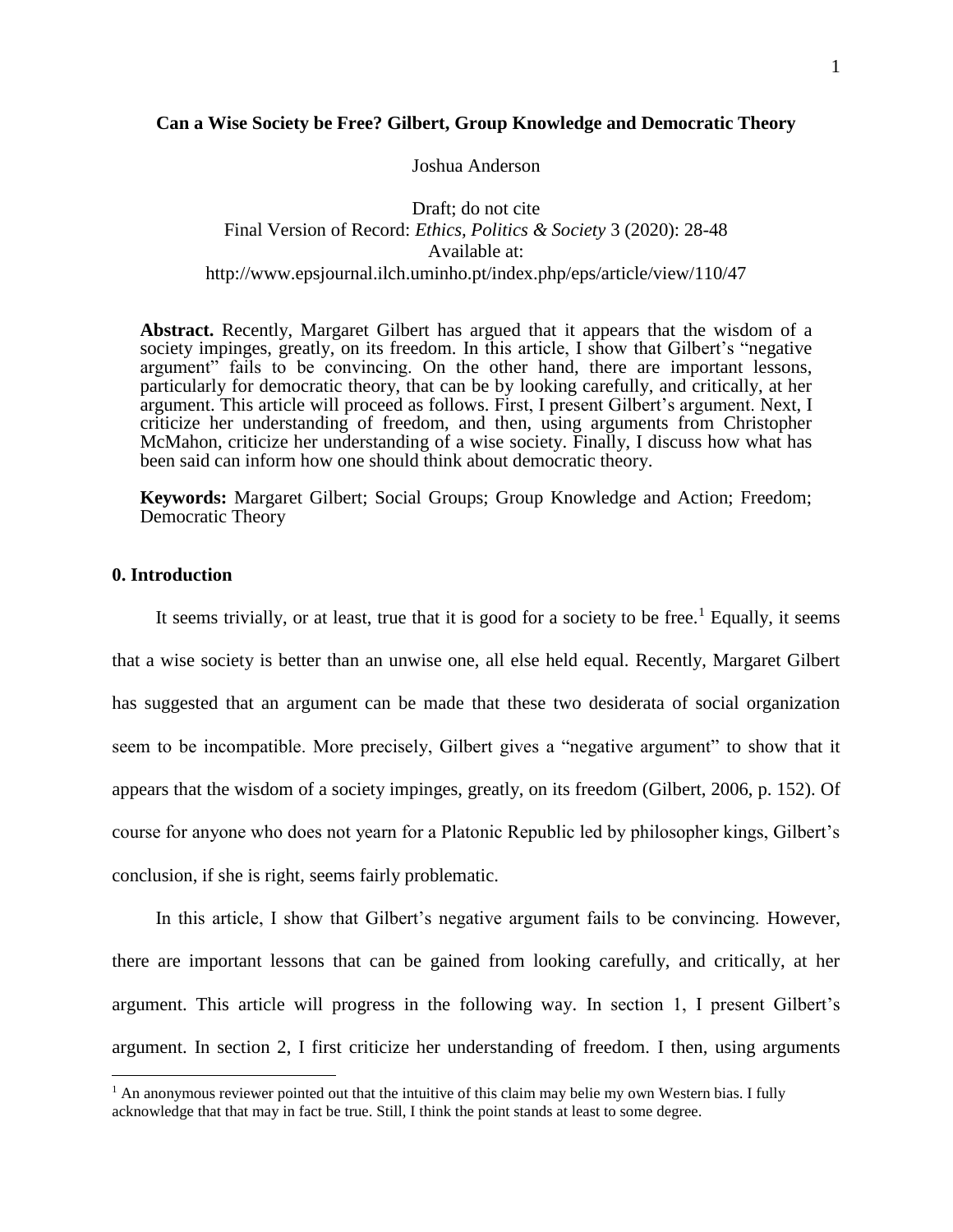from Christopher McMahon, criticize her understanding of a wise society. McMahon, in his criticism of Gilbert, suggests a more procedural understanding of a wise society and how a collective agent—like a society—comes to know. Finally, in section 3, I turn to a discussion of democracy to see how what is said in sections 1 and 2 help inform how one should think about democratic theory.

### **1. Gilbert and can a wise society be free**

In *Can a wise society be a free one?*, Gilbert claims that perhaps a wise society cannot be free. She acknowledges that one might be able to have a wise and free society. However, she suggests that "in plausible senses of the pertinent terms, the *wiser* a society is, the *less free* it is" (Gilbert, 2006, p. 152). I bracket for now whether her views on what counts as a wise or a free society are plausible senses of those terms, and proceed to Gilbert's argument.

Following Gilbert, it is best to clarify the terms of the argument first. Thus, it needs to be established what a society is, what a free society is, and what a wise society is, for Gilbert. A society is one type of social group. A social group, generally, is an association whose "members are *unified* in such a way that they constitute *more than a mere aggregate* of persons" (Gilbert, 2006, p. 152). Two things should be noted here. First, Gilbert is working with a non-reductive account of groups, in general, and social organization, in particular. By non-reductive is meant that groups are something beyond the mere summation of the individual members. An implication of Gilbert's non-reductive account is that a social group can think, believe and act as a group, as such, and therefore beliefs, and actions can be ascribed to the group in a nonmetaphorical sense. Second, societies are generally quite large, and can be made up of many subgroups—e.g. families and corporations.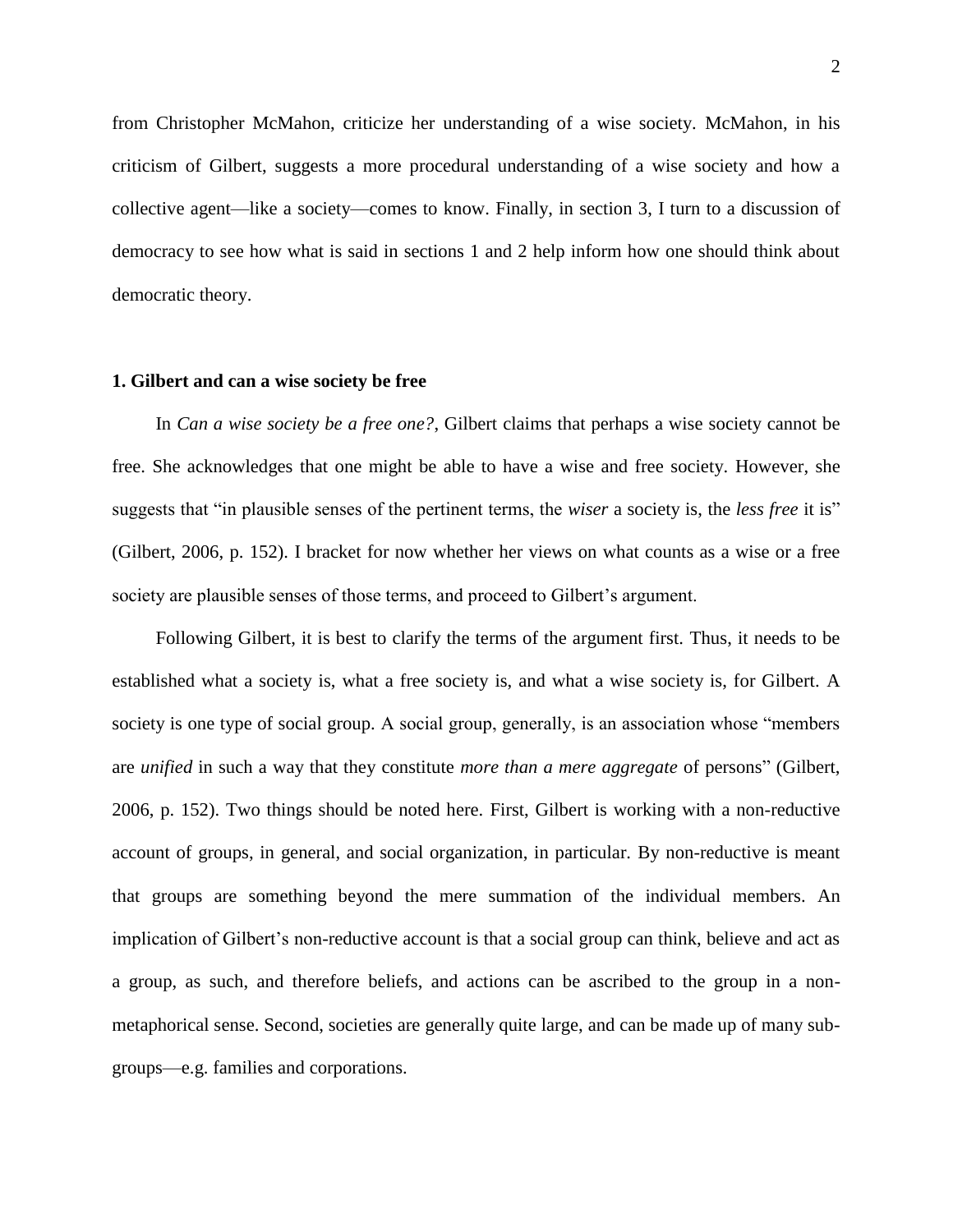Gilbert's understanding of societal freedom is heavily dependent on a particular conception of personal freedom. One is personally free, just in case, one's actions, beliefs and values, are free from authoritative coercion.<sup>2</sup> From this definition of personal freedom, Gilbert goes on to say that "a given member, M1, of a society S, is *personally free to perform a given action*, A, in face of another member, M2, if and only if M1 is under no threat of an authoritative forceful negative reaction from M2 should M1 perform A or, indeed, should M1 propose to perform A" (Gilbert, 2006, p. 154). Gilbert calls this type of authoritative forceful negative reaction "a rebuke", for short. Rebukes can be verbal or physical, casual or institutional, real or threatened, and of varying degrees of force. Two things should be noted. First, in order to rebuke one must have the standing to do so. For example, if Tom makes Sally a promise, and does not follow through, Sally has the standing to rebuke Tom; John, who was not a party to the promise, does not have the standing—according to Gilbert—to rebuke Tom. The second thing to note relates to the first. If one party does not have standing to rebuke a second party, the first can, in important ways limit the freedom of the second. However, such an unauthoritative rebuke is not Gilbert's concern.

From her account of personal freedom, Gilbert goes on to define societal freedom. "[A]s a matter of definition, a society becomes *less free* as particular personal freedoms are subtracted from those its various members already have" (Gilbert, 2006, p. 155). Gilbert is aware that she has not given a complete account of societal freedom, but believes what she has said is sufficient for the purposes of her argument. Further, she wants to point out that

[g]iven the notion of personal freedom with which [she] is operating (…) a plausible account [of societal freedom] will not allow that a society is free when its members have little personal freedom. Nor will it demand that a free society be maximally

<sup>2</sup> What Gilbert means by authoritative will become clear in the discussion below.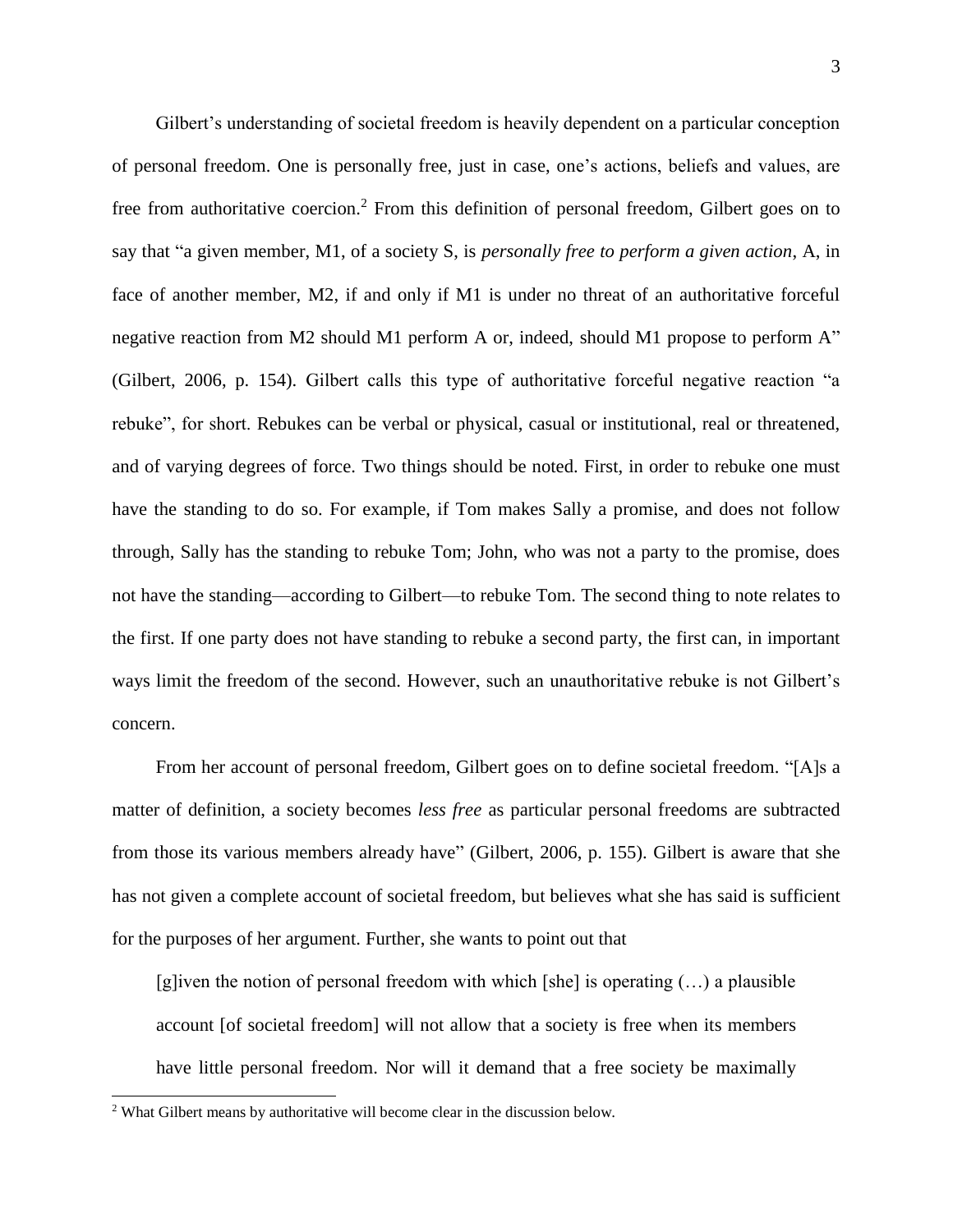free, where a *maximally free* society is one in which, for any action whatever, each member of the society is personally free to perform that action in [the] face of any other member (Gilbert, 2006, p. 155).

Finally, it is interesting that Gilbert gives an aggregative, and reductive, account of societal freedom, while claiming that societies, in general, are non-reductive. By an aggregative/reductive account of societal freedom is meant that, for Gilbert, a society's freedom is simply the sum of the personal freedoms of all the individual members. I will return to this point below, for now I mention it only in passing.

In order to understand Gilbert's account of a wise society, it is important to remember that a society can function as an agent, and therefore actions and beliefs can be ascribed to it. "Thus a particular society may be said to have made a wise (or unwise) decision," for example, and in saying that a society has made a wise decision one is not speaking metaphorically. Simply put, for Gilbert, a society is wise, just in case, it makes true value judgments, "in particular those relating to the goodness and badness of human and societal features and actions" (Gilbert, 2006, pp. 155-156). Further, a value judgment is true, at least in part, insofar as it tracks "the Good" whatever that might mean.

There are a few things that need to be added to fill out Gilbert's account. First, an individual is wise, whether an individual person or an individual society, if it holds a "relatively numerous" number of true value judgments, and by definition does not make false judgments. A wise individual, when faced with a state of affairs the truth of which is hard to discern "will if necessary act on working assumptions understood to be such" (Gilbert, 2006, p. 157). Finally, adding a true value judgment to one's stock of judgments, by definition, makes one wiser, and ceteris paribus, is better than not adding a new true value judgment. In other words, by making a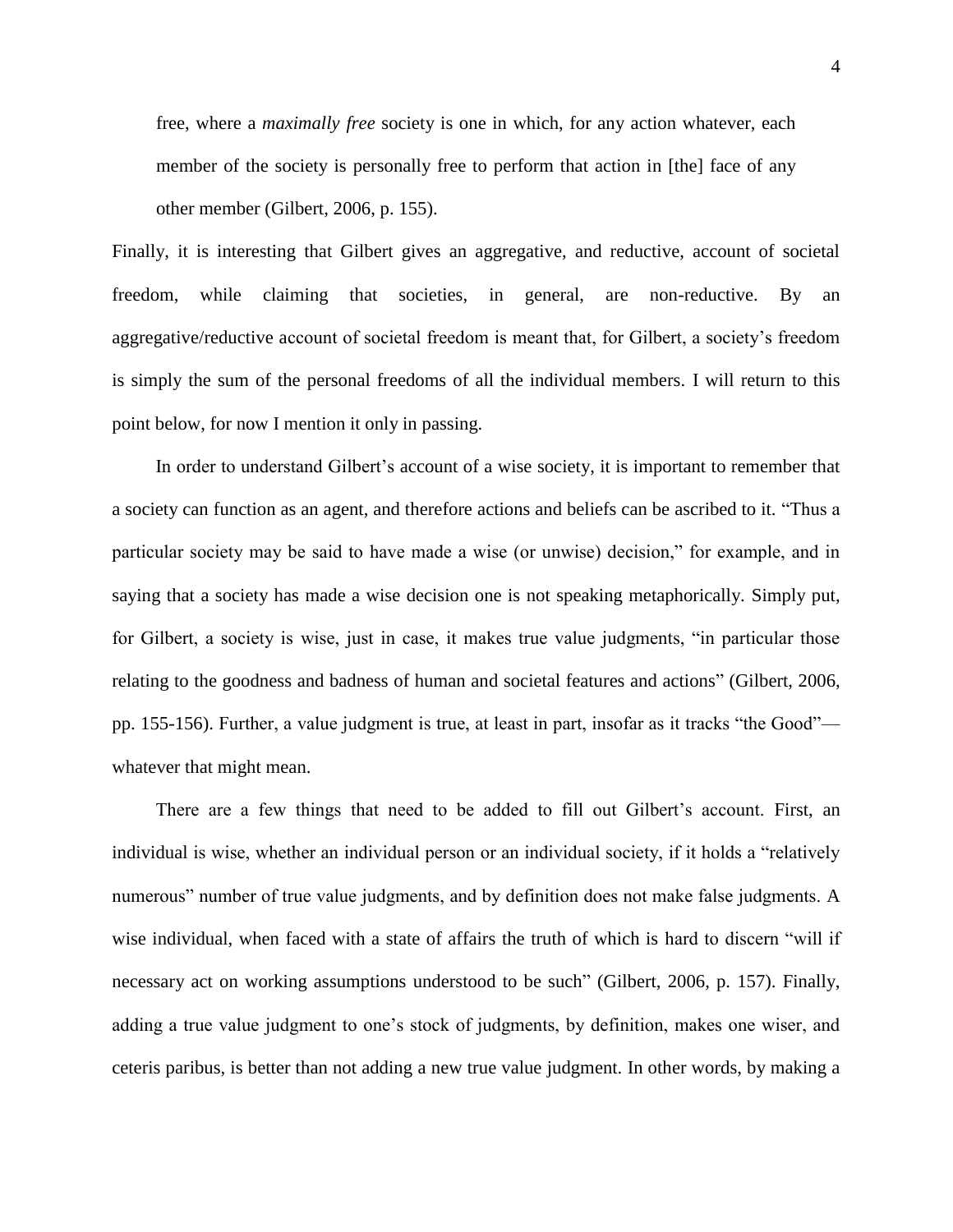true value judgment one becomes wiser, and the more true value judgments one makes, the wiser one is—again, the one referred to here can be an individual person, or an individual society.

One final thing needs to be established before moving on to Gilbert's argument, namely, establishing how a society can make, and hold, a value judgment. According to Gilbert, "a society judges that V if and only if its members are jointly committed to judge as a body that V" (Gilbert, 2006, p. 157). Critical for Gilbert's account is the notion of being jointly committed. Thus, in order to make sense of what it takes for a society to make, and hold, a true value judgment, the concept of joint commitment needs to be clarified.

First, a joint commitment is not aggregative. In other words, a group G can be jointly committed to X, but the commitment to X is not simply the commitment of each member M1…Mn of G's commitment to X qua individual. There are two implications of a joint commitment, so understood. First, this account of joint commitment is consistent with Gilbert's account of a social group. In fact Gilbert's joint commitment can be understood either as how a social group comes to be, or is entailed by Gilbert's account of a social group. Second, simply because a group is committed to X does not mean that any individual member of the group need believe  $X$  is true. However, the group's commitment to  $X$  gives not only the group sufficient reason to act according to X, but gives every member of the group sufficient reason to act according to X. Further, as Gilbert understands it, "if one *has sufficient reason* to do something, then one is rationally required to do it, all else being equal" (Gilbert, 2006, p. 158).

In the basic case, a joint commitment can only be made by all the parties involved, and a joint commitment can only be rescinded by all the parties involved—i.e. once a group is jointly committed to X, an individual member of the group cannot unilaterally withdraw his or her commitment to X. In order for the commitment to be joint, "[e]ach of the would-be parties must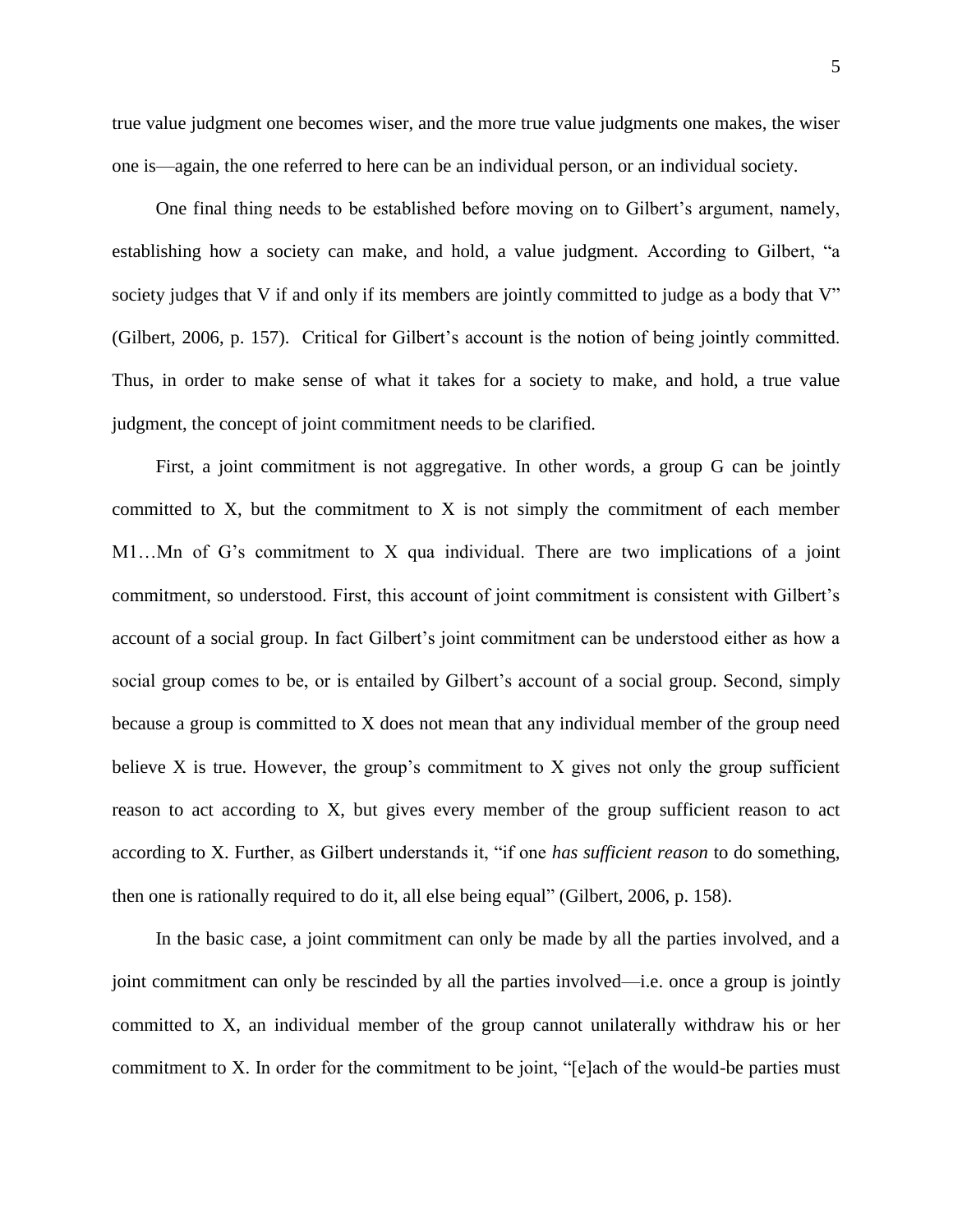express his readiness to be jointly committed with the others in a particular way, and the fact that these expressions have taken place must be open to all [i.e.] common knowledge" (Gilbert, 2006, p. 158).

Two things need to be clarified regarding the way Gilbert understands joint commitment. First, according to Gilbert, although it might be exceedingly difficult, nothing prevents even quite large groups—such as a society—from making basic case joint commitments. Second, it is possible for a party to a joint commitment, to enter the commitment "in situations of strong pressure. Just as [one] can make a decision under pressure to do so" (Gilbert, 2006, p. 158). That, of course, does not mean that a pressured commitment, or decision, is ideal, and in fact is probably quite undesirable.

In non-basic cases, special background understandings can establish alternative ways for a group to form a joint commitment. Thus, for example, members of a group can establish that a duly appointed leader, or sub-group, can make decisions for the group. Those decisions, in turn, commit the group, and, thereby, provide the members of the group sufficient reason for acting.

The upshot of Gilbert's understanding of joint commitment is what it entails for the relations between members of the group. What a joint commitment entails is that members of a group have standing, in Gilbert's sense of the term, relative to one another. That is to say, members of a group can authoritatively rebuke one another for not fulfilling the joint commitments of the group. So, if group G judges that V, then if member M1 fails to act according to V any other member M2…Mn can authoritatively rebuke M1. Importantly, M1 need not personally judge that V, but he or she is committed to act according to V. For example, M1 cannot claim that he or she thinks V is false without preamble. So, if M1 states V is false qua member of G, M1 can be rebuked. However, if M1 states "I know the group judges that V, but,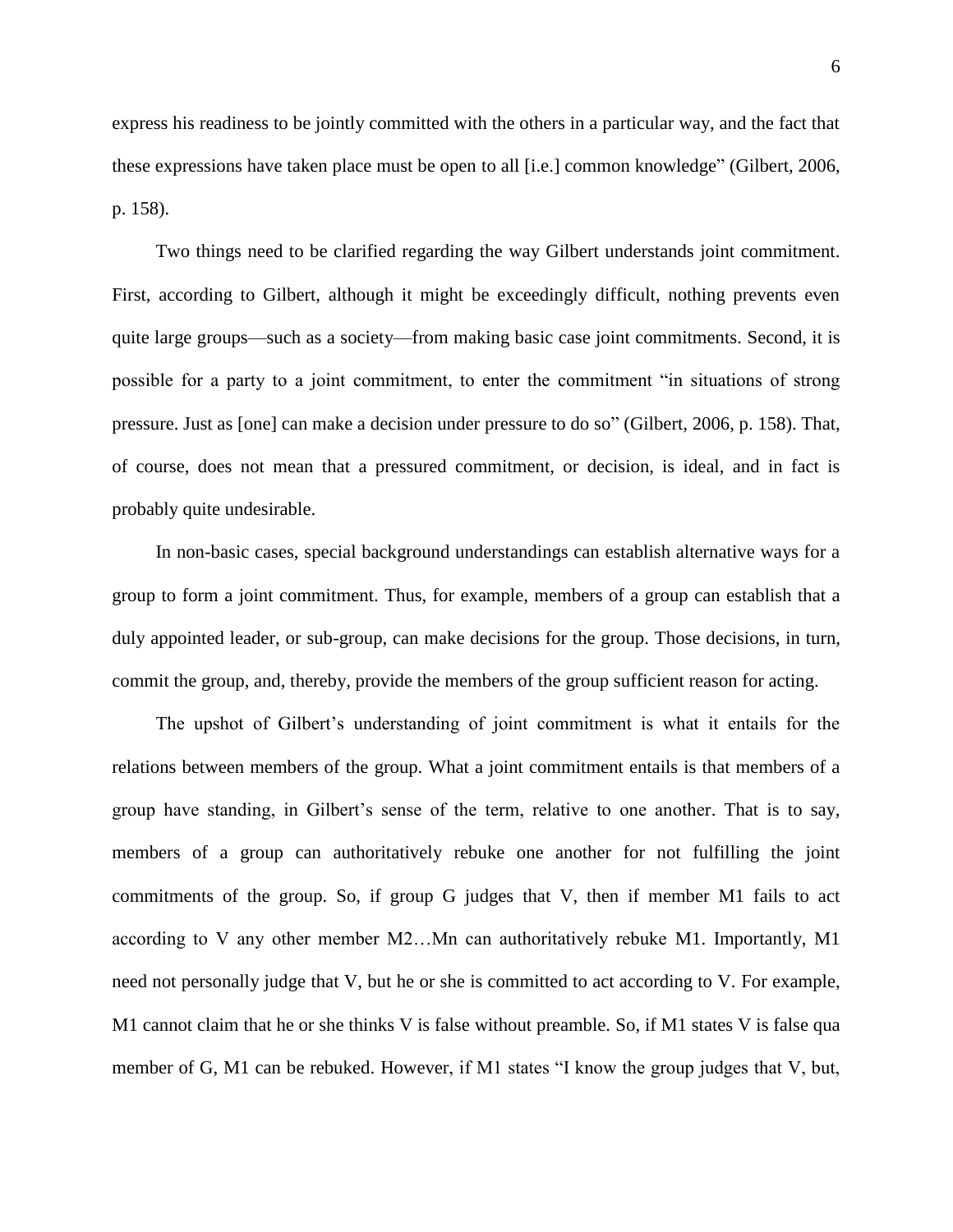personally I think V is false," M1 has not, necessarily, failed to live up to his or her commitment, and thus cannot be rebuked.

Now, on to Gilbert's argument, take a wise society S. By definition S has predominately true value judgments, and has few, or no, false value judgments. Further, any true value judgment J S adds to its stock of true value judgments makes S wiser. "Given the nature of societal value judgments in general, J provides the members of S, as such, with a ground for rebuking one another for a new range of possible actions, R. R includes speech acts as well as actions that do not involve speech. Thus S becomes less free" (Gilbert, 2006, p. 160).

More explicitly, the idea seems to be something like this: If S judges that J, then all the members of S are jointly committed to J, and, thus can no longer R. If a member M1 of S decides to R, any other member of S has the standing to authoritatively rebuke M1 for R-ing. If M1 can no longer R without being authoritatively rebuked, then M1 is not free to R. If M1 is not free to R, M1 loses just that much of M1's personal freedom. Since the societal freedom of S is just the aggregate of the personal freedom of all the members of S, M1's loss of personal freedom, with respect to R, makes S less free. Moreover, the same argument holds for every member M1…Mn of S. Therefore, if S judges that J, then every member M1…Mn becomes less personally free.

Gilbert's conclusion, then, is that the wiser a society becomes, by adding more true value judgments, the society becomes less free. In other words, the freedom of a society is inversely proportional to a society's wisdom. Therefore, a wise society cannot be free—or at least not that free—because the wisdom of a society reduces its freedom.

### **2. A critique of Gilbert**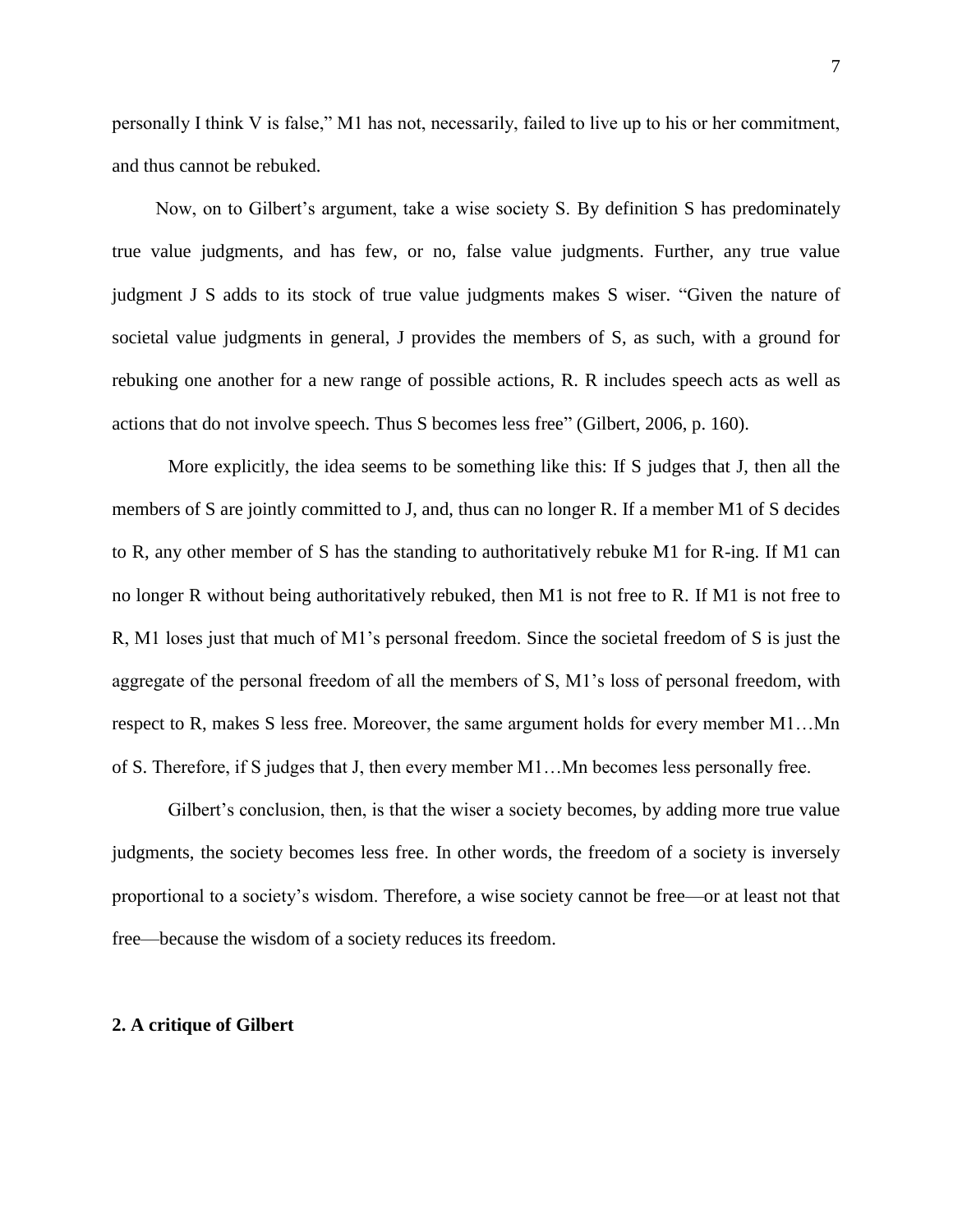Having briefly presented Gilbert's argument, and clarified the concepts that underlie it, I now turn to some criticisms of her argument. Gilbert has asked a very bold question—viz. Can a wise society be free? However, her response is less bold. Instead of claiming that a wise society cannot be free, full stop, she has only suggested that "in plausible senses of the pertinent terms, the *wiser* a society is, the *less free* it is" (Gilbert, 2006, p. 160). Thus, at best, she has shown that a wise society understood in a particular way cannot be free in a particular sense. The most obvious way to refute Gilbert, then, would just be to present alternative accounts of a wise society and societal freedom. That way of arguing seems like a dodge.

A better way to refute Gilbert is to meet her on her own terms. With that in mind, in this section of the article I show that her argument does not go through even if one only discusses a wise society and societal freedom in her senses of the terms. The argument put forward in this section against Gilbert comes from both directions. First, I argue against her from the direction of societal freedom. Then, with the help of arguments from Christopher McMahon, argue against her from the direction of a wise society.

In responding to Gilbert, first I argue that she has failed to show that a wise society cannot be free because her understanding of societal freedom is inconsistent with her understanding of what a society is. That is to say, if a society is what she says it is, then societal freedom cannot be of the kind she considers—at least it seems odd that Gilbert accepts it. Second, I argue that if societal freedom is exactly what she says it is, and a wise society is what she says it is that it does not entail that a wise society cannot be free. Rather, it is likely that such a society would be free.

Gilbert maintains in the article under consideration here, and throughout the rest of her work as well, that a social group, in general, and a society, in particular is a non-reductive agent to which beliefs, desires and actions can be ascribed in a non-metaphorical sense. Because she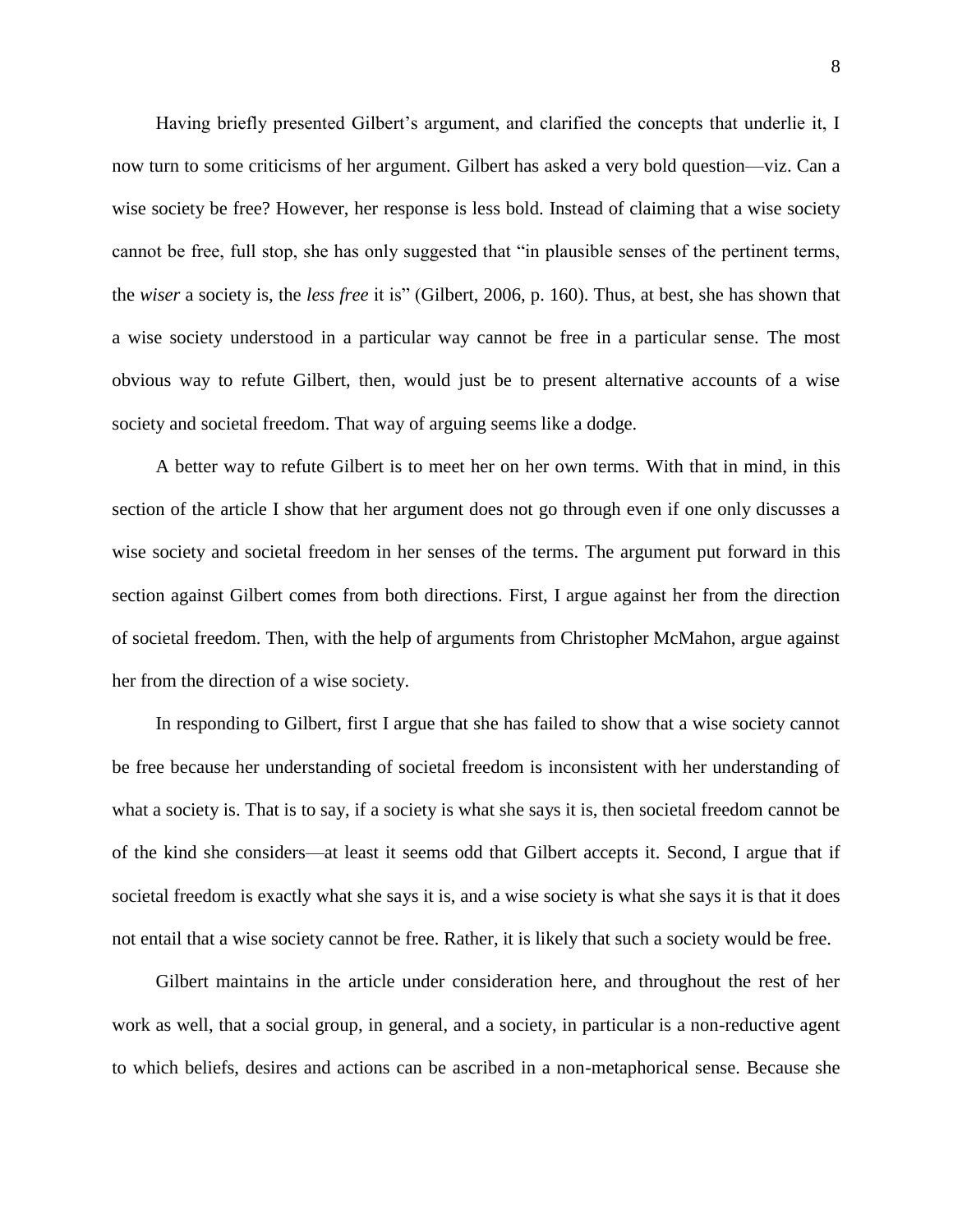has this non-reductive account of a society, she claims that a wise society is one that makes true value judgments even if no particular member of the society makes that same value judgment.

Continuing with the idea that a society can be an agent, according to Gilbert. Some society S can be said to believe X, or judge that Y, or do Z, even though some member M1 of S—or some sub-group of members M1…Mn of S—does not believe X, or judge that Y or does Z. To be clear, for Gilbert a society's beliefs, or judgments, et cetera, are not reducible to the aggregate beliefs, judgments, and so forth of all the members of S.

If Gilbert is right regarding what a society is and what can be ascribed to a society, then there seems to be a deep inconsistent in her argument. The inconsistency amounts to this: every belief, judgment, action, et cetera that can be ascribed to a society is non-reductive and not aggregative, save one—viz. freedom. In order for Gilbert's argument to go through, a society's freedom is the only thing that is aggregative.

Gilbert thus has two choices. She either has to accept that societal freedom is not aggregative, or she has to give up the idea that other things ascribed to a society—e.g. beliefs and judgments—are non-aggregative. If she chooses the former, then her argument does not go through, because the reduction of the personal freedom of any, or even every, member of the society does not entail that the society is less free.<sup>3</sup> Granted, the reduction of the personal freedom of the members of a society might mean the society is less free, but if so then Gilbert needs to do much more work to explain why, without appealing to aggregation directly.

If Gilbert chooses the latter—i.e., giving up the idea that other things ascribed to a society are non-aggregative—then it is not clear that her argument goes through. If what makes the

 $3$  One possibility, for example, would be to claim that a society is free if the society, as such, is personally free. Here is the idea. A society is free just in case the society is free to perform actions in the face of other societies, on the international stage say, without fear of authoritative rebuke from other societies. Thus, the society can be free even if, internally, it is totalitarian. Now, Gilbert might not be pleased with such a definition of societal freedom. However, the point is that there are other ways to think about societal freedom that are non-aggregative, and this is just one. My thanks to William Rehg for drawing my attention to such an option.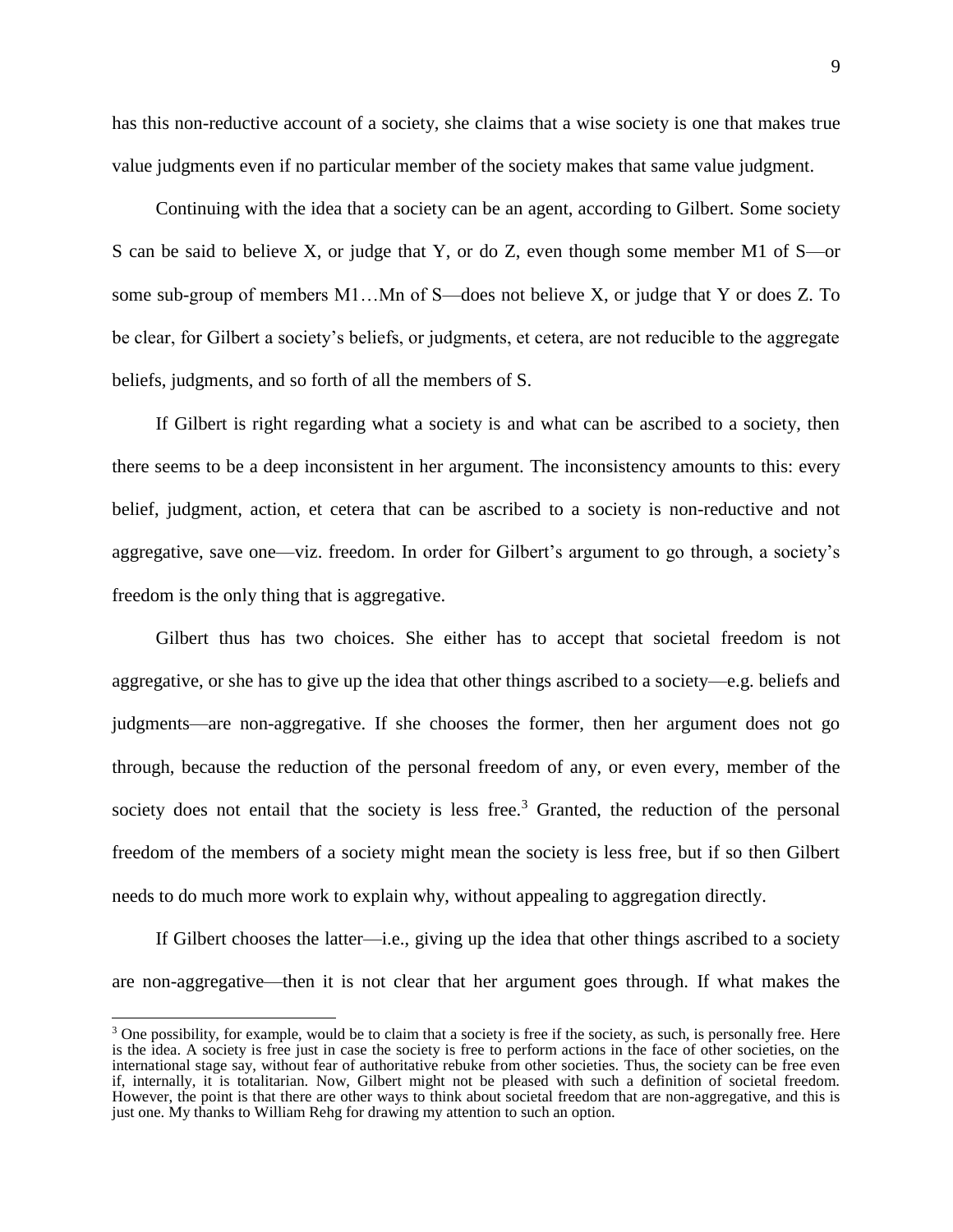society wise is making true value judgments understood aggregatively, then it is not clear that the personal freedom of the individual members is impinged upon in the way that Gilbert needs it to be for her argument to work.

So, if Tom makes a promise to Sally, and Tom's promise entails that he cannot R, then Tom is not free to R. However, Tom has accepted the burden of the promise and therefore the impingement on his freedom is self-imposed, and does not seem that problematic. Alternatively, Tom could break his promise unilaterally—if a promise is understood simply as a kind of aggregation of beliefs or judgments—and if he does, then on Gilbert's account he would no longer be jointly committed to the promise. Thus, Sally can no longer authoritatively rebuke him for R-ing. Yet, unauthoritative rebukes are not Gilbert's concern.

On the societal level, understood aggregatively, if society S judges that V and that entails that the members M1…Mn of S can no longer R, then M1…Mn are not free to R. However, like the promise between Tom and Sally, the lack of freedom to R is self-imposed and thus does not seem to be problematic. Or, if some member M1 unilaterally withdraws from the joint commitment that V, then M1 can R and all other members M2…Mn no longer have the standing to authoritatively rebuke M1. However, if M1 can only be unauthoritatively rebuked, then the impingement on M1's personal freedom is not of the relevant kind for Gilbert's argument to work.

So, I have argued that it does not seem that Gilbert can consistently maintain the plausible versions of both a wise society and societal freedom necessary for her argument to prove what she intends. However, even if one grants Gilbert her understanding of a wise society and societal freedom, it does not entail that a wise society cannot be free.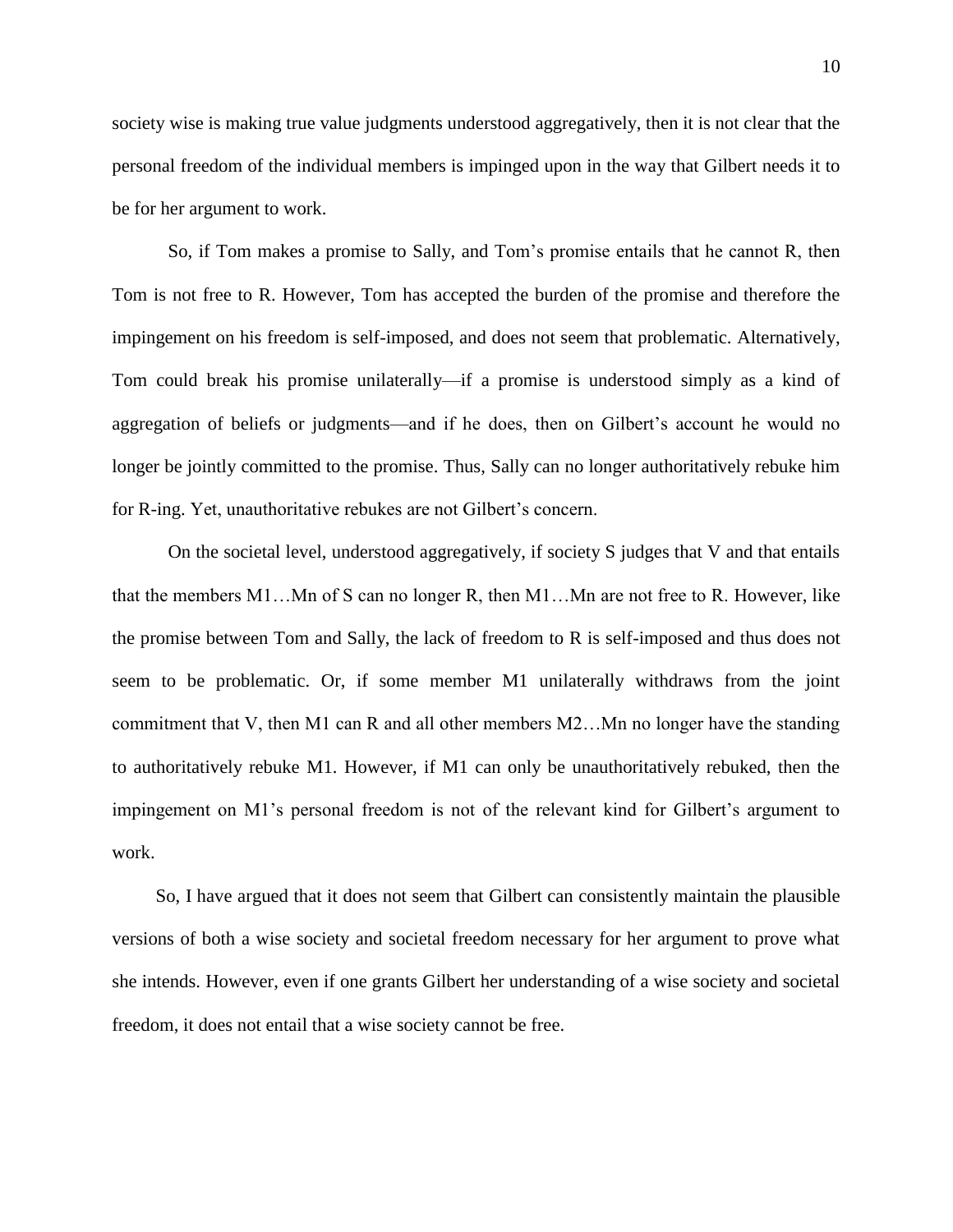For Gilbert, a wise society is one that makes true value judgments. If her argument is to go through, then it must be assumed that her account of societal freedom—call this SF for short—is true. Now, if SF is true, then a wise society would most likely, and probably necessarily, hold her account of societal freedom. As Gilbert suggests, though, there are implications for an agent whether an individual agent, or a societal one—holding a particular value judgment. Most importantly it commits one to a range of activities that are and are not permissible.

It seems natural to assume that among the range of activities entailed by SF, are constraints on how, and under what circumstances, someone can be rebuked for failing to live up to a joint commitment. So, if SF is among the stock of a wise society's value judgments, then SF introduces a significant constraint on any member's ability to authoritatively rebuke any other member. Therefore, the introduction of any new value judgment does not entail, necessarily, a limit on any of the society's member's personal freedom, and thus would not lead to the dangerous reduction of societal freedom that Gilbert's argument needs to draw the conclusion which she does.

There are a couple of ways that Gilbert might respond to the objections raised here. First, is that there was a caveat mentioned above—viz. the how, and under what circumstances, someone can be rebuked. Second, that there is a distinction between an authoritative and a justified rebuke.

As to the first, even Gilbert admits that it is not the case "that a free society be maximally free, where a *maximally free* society is one in which, for any action whatever, each member of the society is personally free to perform that action in [the] face of any other member" (Gilbert, 2006, p. 155). Thus, even if there are some conditions on when and how someone can be rebuked, this does not entail that the society is necessarily unfree in a significant sense.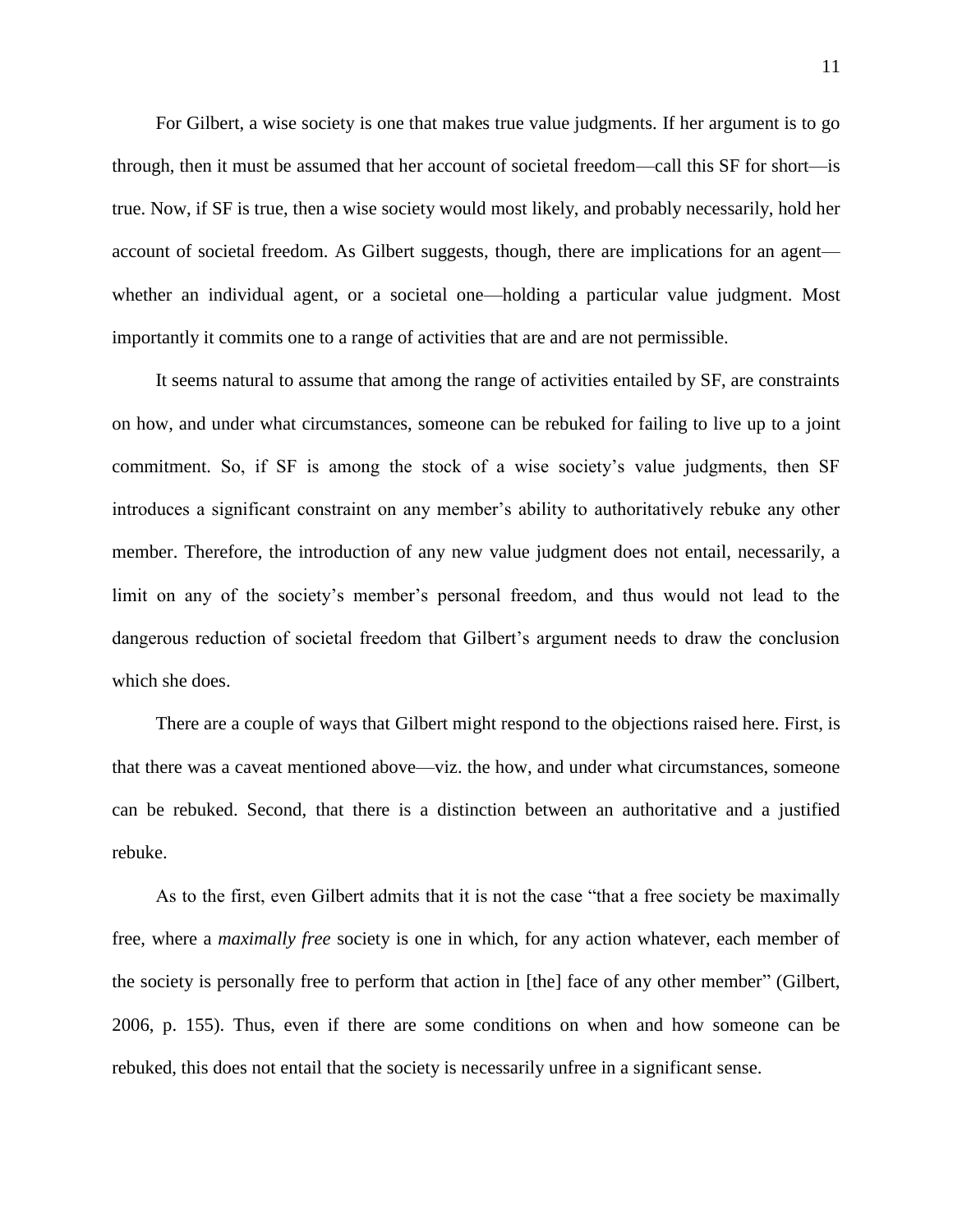The other way Gilbert might respond is by noting that if a society S adopts Gilbert's definition of societal freedom, it just entails that each member is not *justified* in rebuking another member for failing to fulfill one's joint commitments, each member still has the standing to authoritatively rebuke any other member. After all, Gilbert does claim that "[as she] understand[s] it, to have the *authority* to punish [or rebuke] is not necessarily to be *justified* in doing so" (Gilbert, 2006, p. 153). Furthermore, she might contend, just having the authority to rebuke is sufficient to undermine freedom. Therefore, her argument stands. Yet, it is not clear that in adopting her definition of societal freedom it does not neutralize the authority members have to rebuke one another; that seems to be an open question. However, even if all adopting Gilbert's account of societal freedom does is make some rebukes unjustified that does seem to be sufficient to guarantee an adequate amount of personal freedom. Gilbert acknowledges that unauthoritative rebukes do not undermine personal freedom, in the right way—even if they are justified, take the example from above where John does not have the authority to rebuke Tom because John was not a party to the promise, John still seems justified in doing so. Thus, it seems like the onus would be on Gilbert to explain why it is the case that an unjustified authoritative rebuke affects one's personal freedom, but a justified unauthoritative rebuke does not. It would seem that the unjustification of the former would give normative weight to the idea that one *actually cannot* rebuke, while the latter only allows for the rebukee to respond "It is not for *you* to do that" (Gilbert, 2006, p. 153).

Thus, it has been shown that from the societal freedom side of the argument, Gilbert's argument fails. Her argument fails because, on the one hand, it does not seem Gilbert can consistently maintain both her "plausible" understandings of a wise society and societal freedom.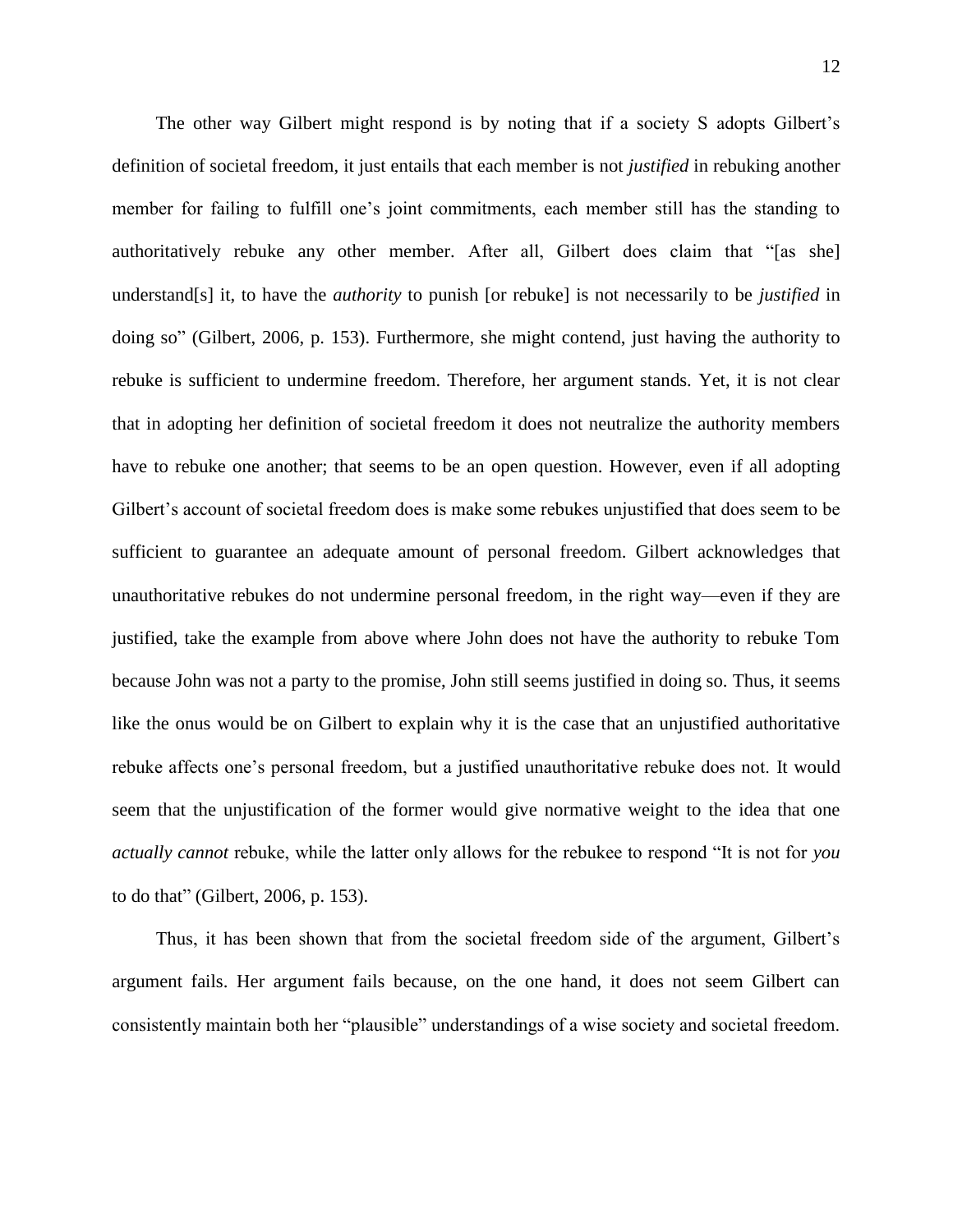Thus, one or more of the premises can be denied. On the other hand, even granting the premises does not entail the conclusion.

Having challenged Gilbert's argument from the perspective of her account of societal freedom, I now turn to focusing on her account of a wise society. Using arguments from Christopher McMahon, it will be shown that there is a way of understanding a wise society, consistent with Gilbert's account, that does not entail, necessarily, a significant loss of personal freedom. If such an understanding of a wise society allows for personal freedom, then it is possible for a wise society to be free.

The first thing to note is that there are at least two ways to talk about a joint agent—like a society—having a belief or value judgment.<sup>4</sup> On the one hand,

[i]t could mean the group's relating to a proposition in the way an individual who *has formed* a particular belief relates to the proposition believed. Alternatively, it could mean the group's relating to a proposition in the way an individual who *is forming or considering whether to retain* a belief relates to the proposition being entertained (Gilbert, 2006, p. 153).

Gilbert seems to endorse the former. In explicating her view, then, once a wise society has formed a true value judgment, the society—as a joint agent—should relate to that value judgment the way an individual that held the value judgment would.

When an individual holds some belief, or judgment, p one expects that individual to perform in certain ways. For example, when asked, the individual will affirm that p, and not perform actions that entail not-p. Thus, a joint agent, when it holds some belief, or judgment, p one expects it, and by extension its members, to perform in a certain way—viz. affirming that p,

<sup>4</sup> Following McMahon, since according to Gilbert value judgments can be true or false, one can understand a value judgment as a belief with a particular type of content—viz. normative or evaluative. Therefore, for purposes of this article, "judgment" and "belief" may be used interchangeably. See McMahon (2006, p. 171).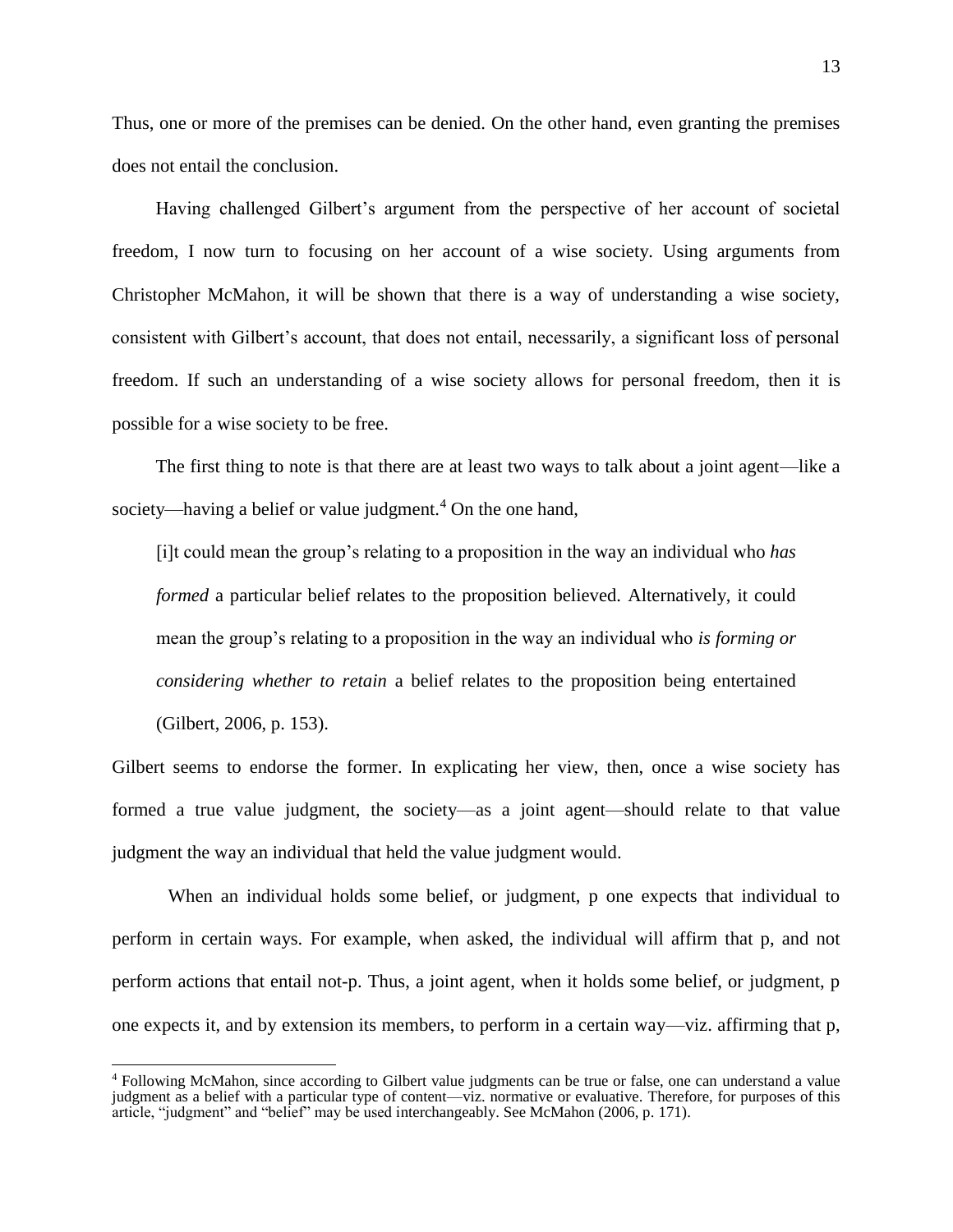and not performing actions that entail not-p. Therefore, some member of a society that holds that p, should not perform actions that are inconsistent with p. Because Gilbert seems to endorse the holding of a belief view, it seems reasonable to say that a member of a society that holds that p could be rebuked for acting in a way that is inconsistent with p—e.g. denying that p without preamble.<sup>5</sup> The rebuke is all the more justified if Gilbert is right that if a society holds a particular belief, then it entails that the members "incur obligations of joint commitment" (McMahon, 2006, p. 171).

McMahon rightly points out that a society's holding of a belief is only part of the story. Something needs to be said "about how a society comes to form true value judgments" (McMahon, 2006, p. 171). Yet the focus on belief formation, as opposed to holding a belief, has different implications for the relationship between the wisdom of a society and its freedom. Further, "[i]t should also be understood that belief formation encompasses considering whether to retain a belief previously formed" (McMahon, 2006, p. 171). Since the model for a group agent is the individual agent, the way a society relates to the formation of a belief should parallel how an individual forms a belief.

Individuals form beliefs in all sorts of ways, but rational belief formation seems to be how a wise society, or individual, would form beliefs. When deciding whether or not to hold some judgment V—i.e. when forming the judgment—an individual must consider the relevant reasons regarding V. "So if, in forming an evaluative belief, a group is to relate to the proposition that provides the content of the belief in the way a rational individual does, it must consider what is supported by the relevant reasons" (McMahon, 2006, p. 171).

In the case of a society the process of weighing and evaluating of reasons must involve "some form of shared deliberation or collective reasoning" (McMahon, 2006, p. 173). Naturally

 5 I set aside for now, the concerns raised above.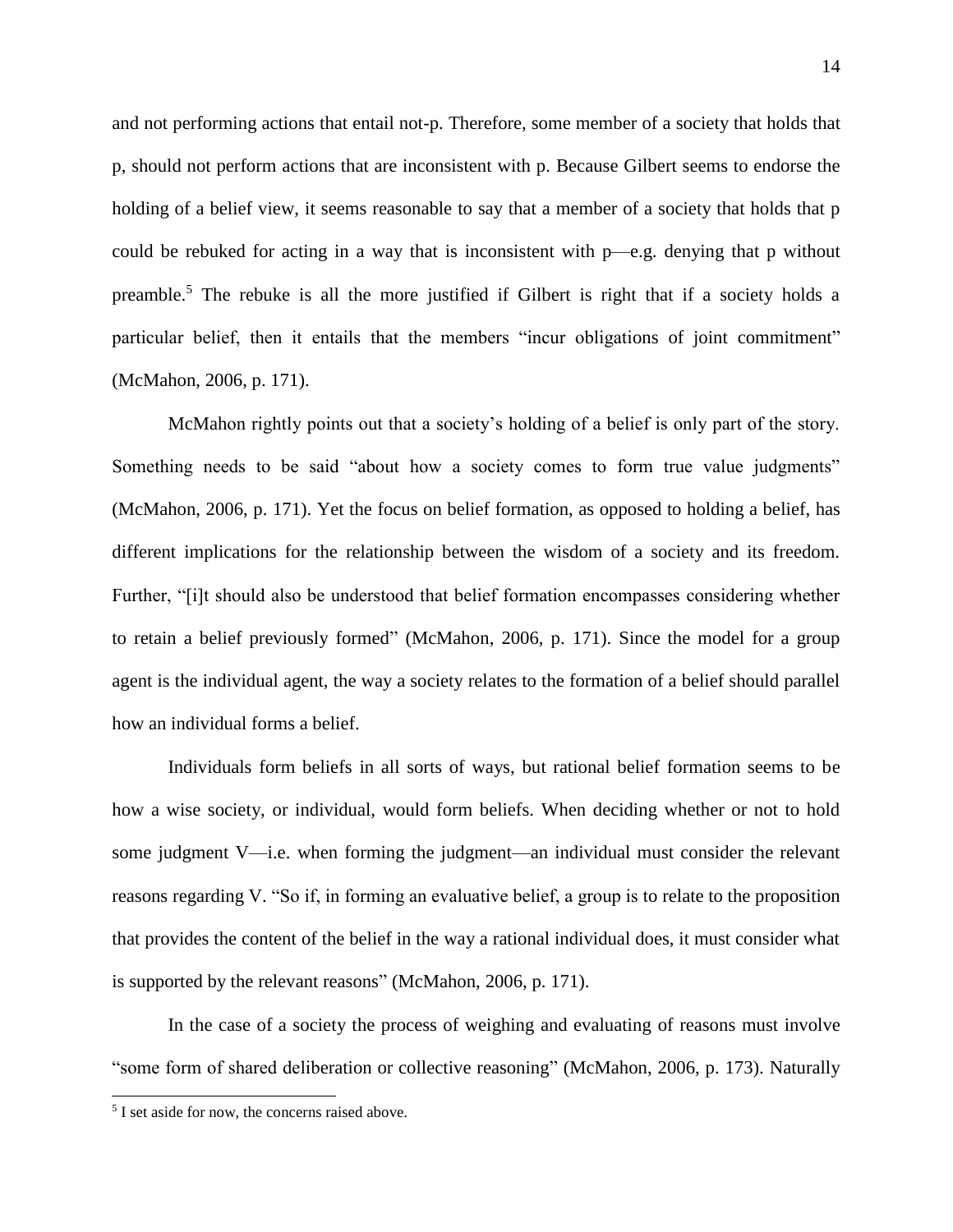such deliberation would be governed in such a way as to reliably, and effectively, form true judgments and beliefs, the specifics of the rules that govern such deliberation, however, are not relevant for the purposes of this article.

While the specifics are not of concern here, some general things should be noted. First, a society rationally forming the belief that p must use some procedure that the belief that p come from amongst a set of member beliefs, only some of which might be the belief that p, "provided that belief formation among the members is the result of a process of shared deliberation within the group as a whole" (McMahon, 2006, p. 173). Second, a wise society, on this more procedural account, is not wise merely for possessing a true belief, but rather forming the belief in the right way. Third, there are important implications for societal freedom.

On the more procedural understanding that McMahon suggests, the joint commitment of individual members of a society is constrained, and shaped, by the available evidence for the belief, or judgment. The way evidence, or in the case of value judgments, reasons, shapes and constrains the joint commitment of individual members is that good evidence can trump the obligations entailed by a groups belief.<sup>6</sup> "So if the wisdom of a group is understood to lie in its employment of a process that enhances its epistemic potential, those who come to believe, as individuals that a belief previously accepted by the group is in fact false must be free to express their dissent" (McMahon, 2006, pp. 173-174). Because a group's epistemic position can be improved by the individuals within the group reasoning together, the individuals must be free to correct one another. Therefore, a society's wisdom is not only compatible with freedom, but requires it. "It [a society's wisdom] requires that members be able to express dissenting views without suffering rebuke" (McMahon, 2006, p. 174).

<sup>&</sup>lt;sup>6</sup> This parallels the individual case. Take the promise between Tom and Sally, if circumstances change or an emergency arrives—say Tom's mother has been in an accident and needs to be taken to the hospital—Tom is generally not held to be blameworthy if this prevents him from keeping his promise (except for, perhaps, someone that holds an extreme Kantian position).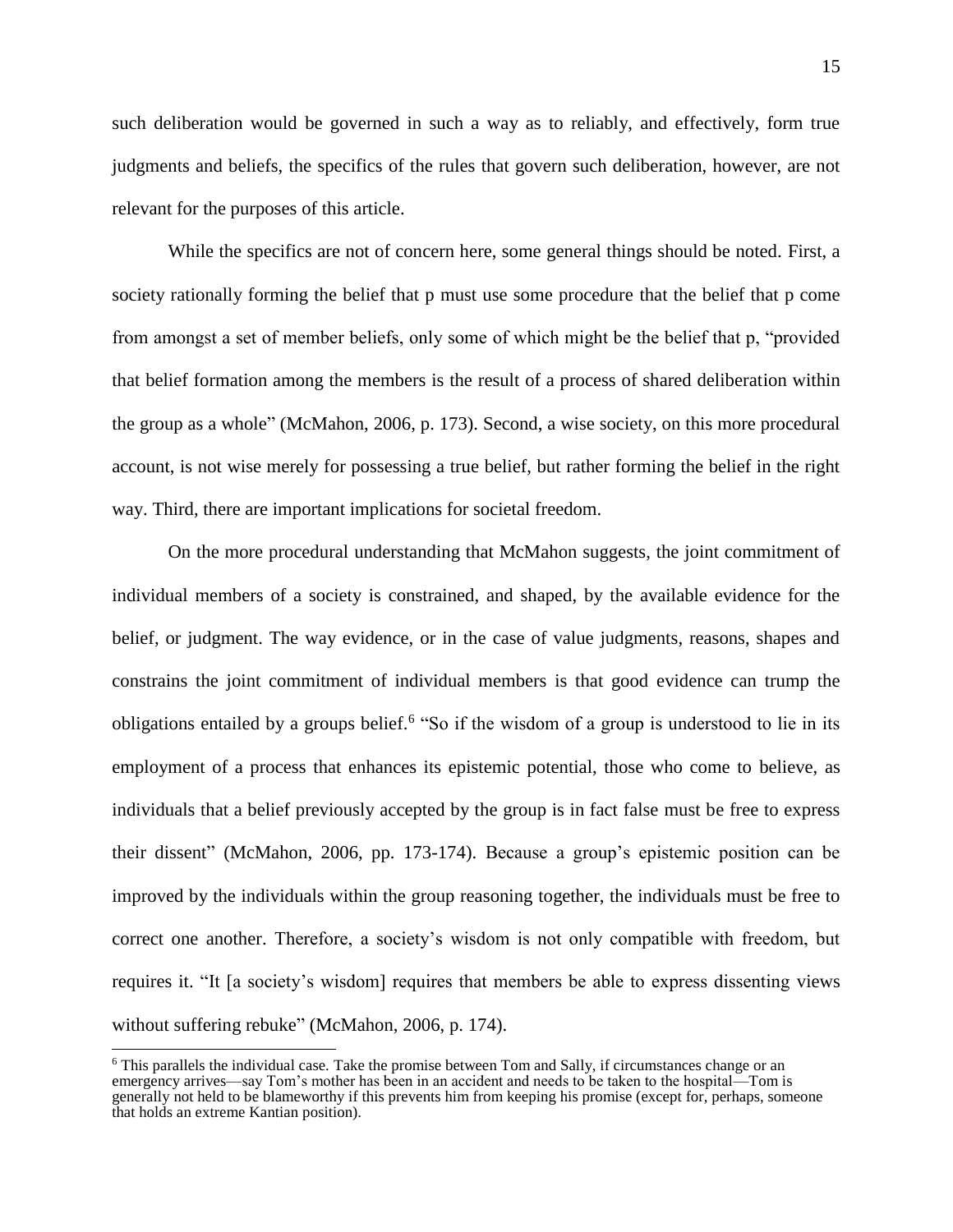There seems to be a conflict at this point. On the one hand, an individual, or society, that holds a belief is expected to perform certain actions consistent with that belief, such as affirming the belief. On the other hand, forming a belief—which includes determining whether or not to retain the belief—seems to require, at least possibly, performing actions that are inconsistent with holding the belief, such as denying, or at least questioning, the belief. In the case of an individual when he or she believes p, for example, the individual will perform actions consistent with p—affirming that p, basing inferences on p, et cetera. "But a rational individual will monitor her beliefs for compatibility with the evidence, and if she determines that a belief she has held is incompatible with the evidence, she will give it up" (McMahon, 2006, p. 174). Therefore, there is no real conflict because rational questioning of a belief is consistent with holding a belief, and in the face of good evidence one can, and ought, to change one's belief accordingly. Further, "[i]f an individual gives up a belief there will be no expectation that she will perform any of the actions entailed by an individual's holding that belief" (McMahon, 2006, p. 174).

There is an important difference between an individual agent holding, forming and retaining a belief, and a joint agent, like a society, holding, forming and retaining a belief. The monitoring the individual does occurs internally, and thus the individual's questioning of a particular belief does not necessarily manifest in any outwardly observable public action. For a joint agent the monitoring of beliefs by members, necessarily, involves outwardly observable public actions; at a minimum it would require public speech acts. The monitoring at the societal, or group, level "involves challenges to the belief by some members of the group and collective consideration, through shared deliberation, of whether these challenges warrant the abandonment of the belief" (McMahon, 2006, p. 175). Thus, in the group/joint agent case there is little, or no,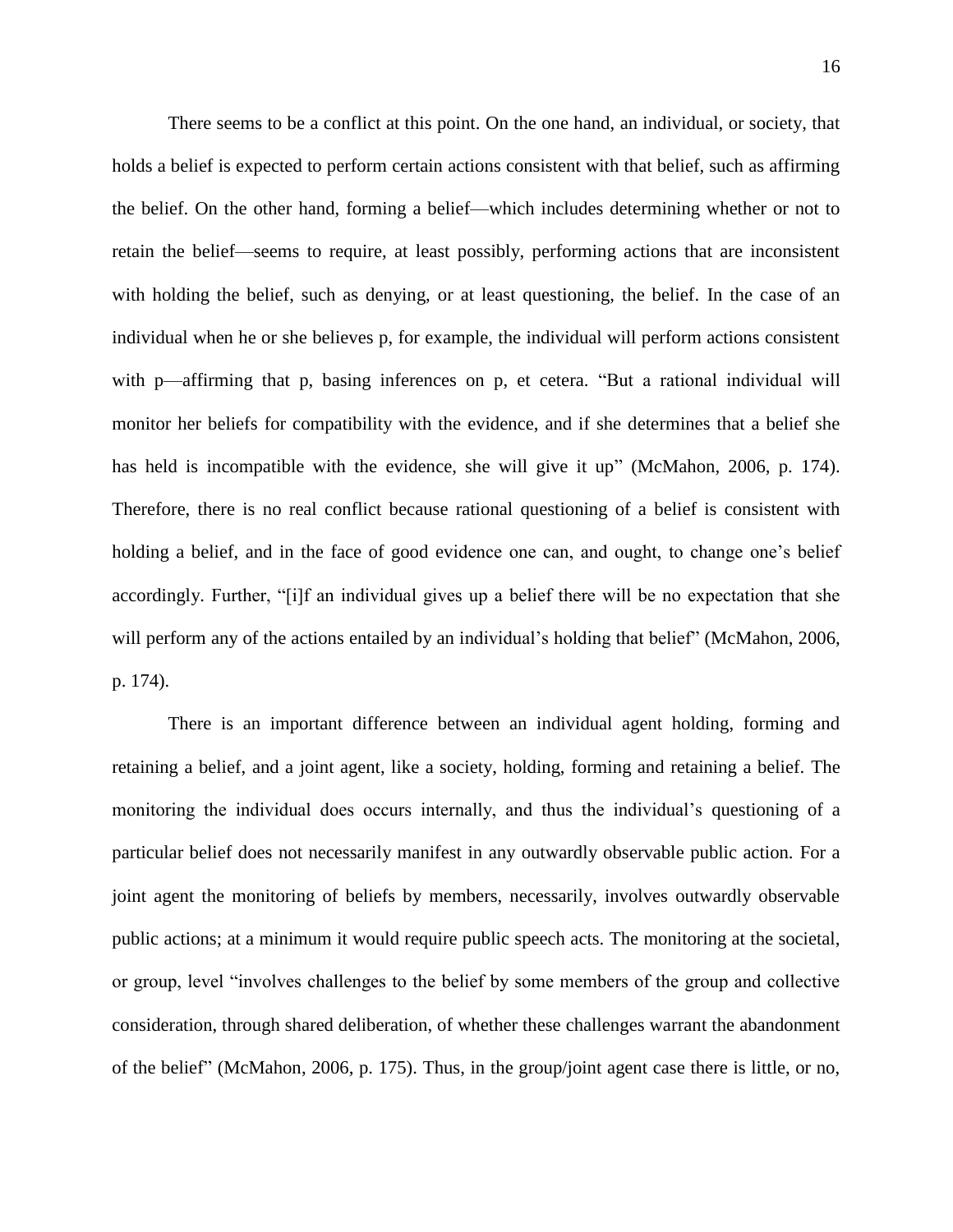distinction between public action and private thought, as there is with an individual agent. "The upshot is that if a society is to be wise, in the sense that belief formation is based on consideration of the relevant reasons, the members must be able to call into question, without suffering rebuke, any belief that the group may previously have formed" (McMahon, 2006, p. 174).

By getting clear on what it means for a society to believe or judge, it seems that there is another way to understand a wise society that is, in some ways, consistent with Gilbert's account of a wise society and does not, necessarily, entail a reduction of a society's freedom. Not only does a wise society hold true beliefs, but there must be appropriate mechanisms in place that allow the society to track the truth. What these mechanisms are can of course vary, but at a minimum there must be some sort of public deliberation involved. Moreover, the public deliberation must allow for individual members to question and challenge beliefs and judgments held by the group. However, in order for members to effectively challenge the beliefs and judgments of a group, the members of the group must be free to voice their opinions without fear of rebuke. But, if members can express views contrary to that of the group without rebuke, then their personal freedom, at least in many cases, will not be reduced, and, therefore, societal freedom will not be reduced. Thus, a wise society can be a free society.

The purpose of this section of the article was to point to some problems with Gilbert's argument that the wisdom of a society negatively impacts how free a society can be. It was shown that her argument fails to be convincing. If one takes her understanding of societal freedom, either it is inconsistent with her conception of what a society is, or if it is true then there is reason to doubt that societal freedom would be reduced. With some clarification of societal belief formation, then it was shown that not only can a wise society be free, but must be.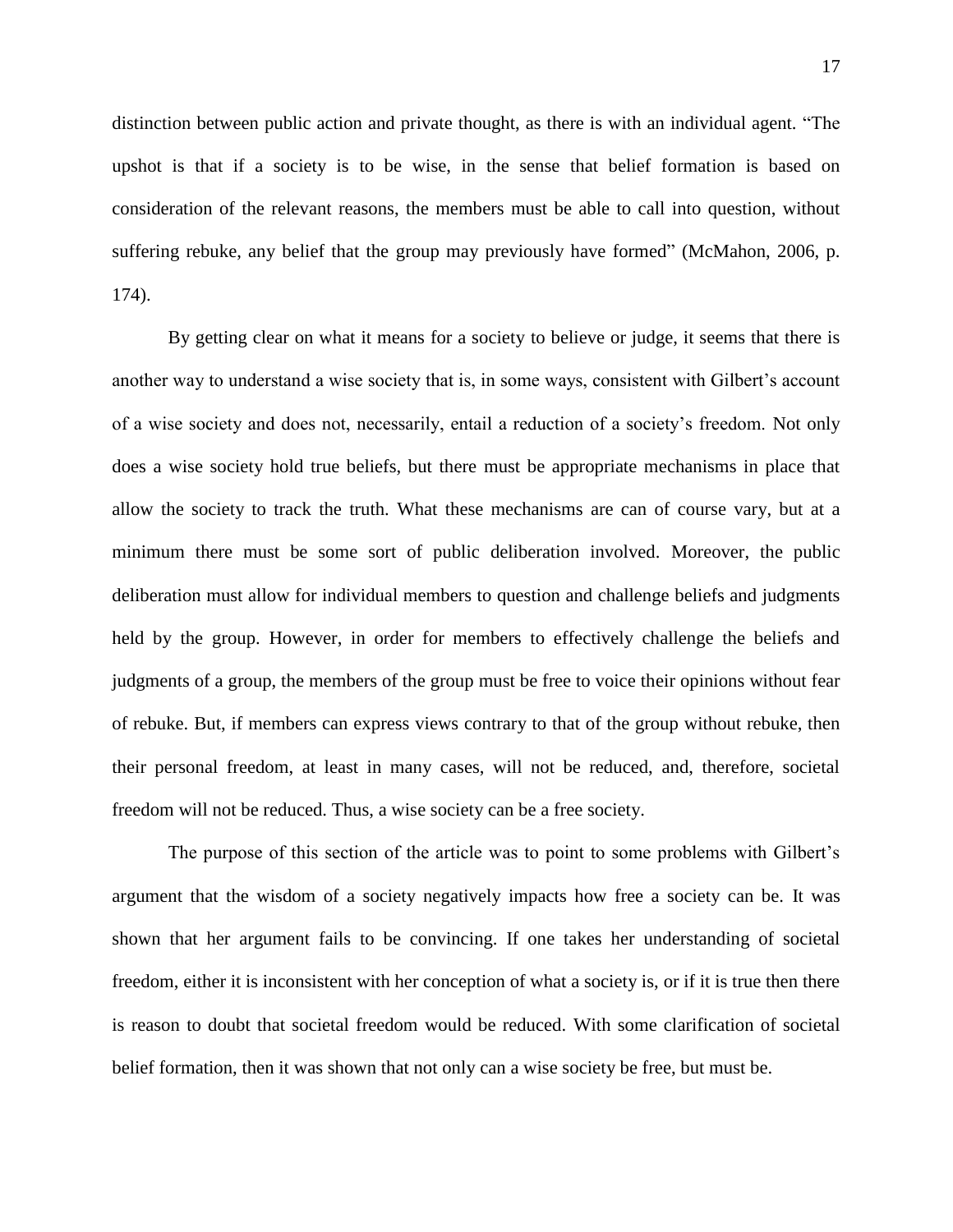# **3. Lessons for democratic theory**

In this section of the article, I want to point to some lessons that the discussion, thus far, has for democratic theory. In particular, there are some important ideas that any adequate theory of democracy must incorporate. The real upshot of Gilbert's article, and also the criticisms put forth, is not that a wise society can or cannot be free. Rather, it is a call to think about to what societal wisdom and freedom amount.

The first thing to point out is that McMahon's criticism seems right. In her discussion of a wise society Gilbert leaves the idea of societal judgment woefully underdetermined. Thus, something needs to be said about how a society forms or retains a judgment. If McMahon's characterization of societal judgment formation is correct, then there are clear implications for a democratic theory.

Most importantly, a democratic theory consistent with McMahon or Gilbert cannot be a pure procedural account of democracy. On a pure procedural account "the operation of the democratic process itself *constitutes* what politically ought to be done" (Richardson, 1997, p. 359). In other words, a true judgment is precisely just what is produced by a democratic process. Thus, it would be futile to try and "track the truth", because true judgments would just be what the society judged. That then is the first lesson for a democratic theory. An adequate democratic theory must be understood as an epistemic process for coming to have, roughly, objective true value judgments. The focus then for a democratic theory must be on how the mechanisms it employs not only track the truth but enhance its epistemic position.

The second lesson for democracy regarding societal wisdom is that there can be no ultimate closure principle for deliberation, whether this is a majority rule vote or something else.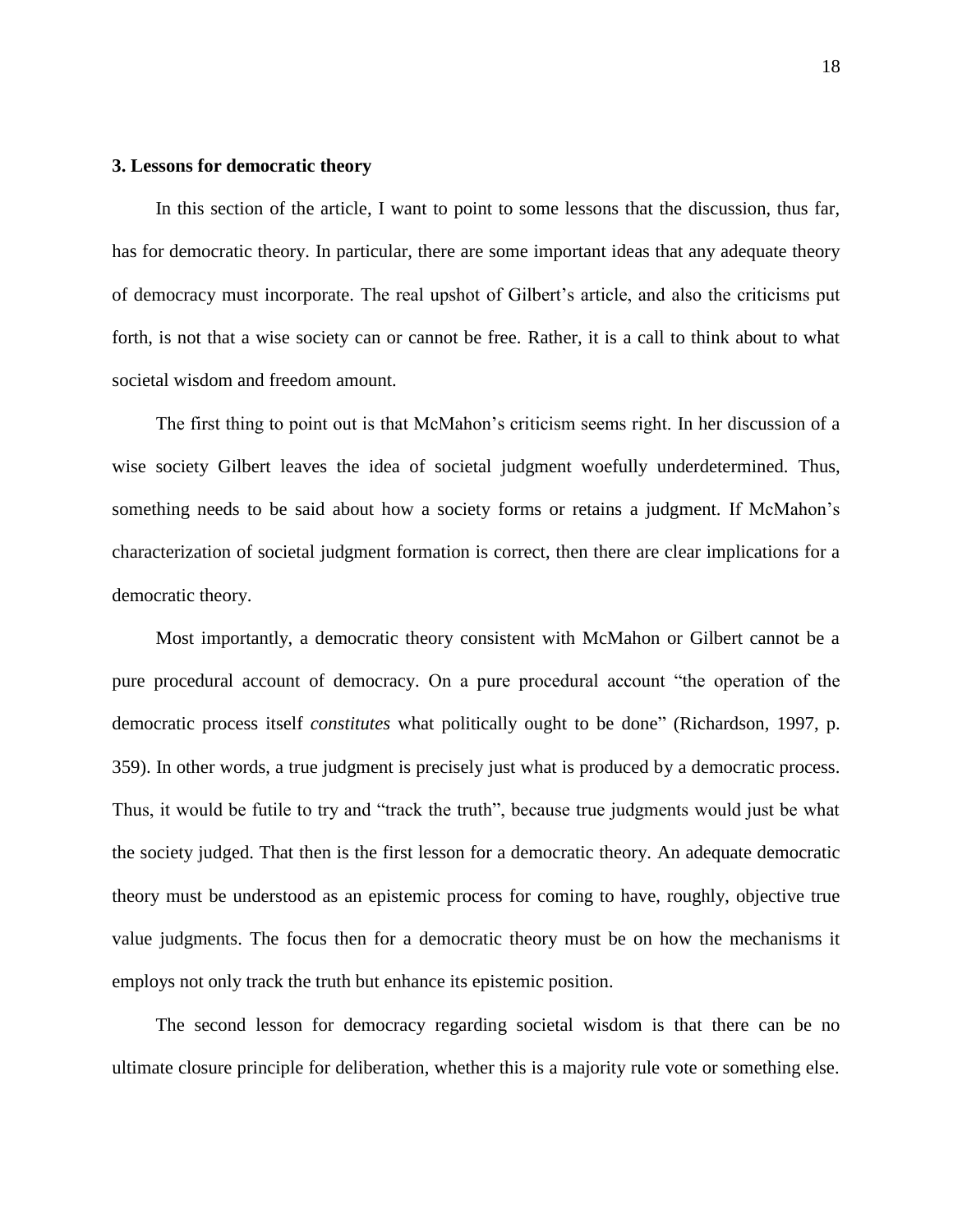If a requirement of a society being wise is that members can challenge any belief or judgment that the society holds, then deliberation is always open ended. Now, there can be tentative closure that is continuous with the actual deliberation. The upshot of not having an ultimate closure principle is that it makes the society not only responsive to changing circumstances and available evidence—such as developments in science—but also respects the popular sovereignty of the individuals within the society "as self-originating sources of claims" (Richardson, 1997, p. 349). By keeping deliberation open ended not only is there an increase in epistemic potential by allowing new or better reasons to alter a societies beliefs—but it allows the individuals within the society to adjust their own beliefs and values.

A further benefit of keeping deliberation open ended and the tentative closure of deliberation continuous with the deliberation itself is it solves a motivational problem. Henry Richardson argues that if one sees closure, especially if closure is understood as majority rule vote, as discontinuous with the rest of deliberation, then "the decision [decided on by vote] is seen as a mere polling of individuals for their private preferences. [Thus,] there will be less incentive to follow through on the push towards a reasonable compromise" (Richardson, 1997, p. 357). What Richardson is drawing attention to is that if the active involvement of citizens in deliberation is supposed to improve the overall society's epistemic potential, on the one hand, and be responsive to good reasons, on the other, then a majority rule closure principle allows for the possibility of citizens not deliberating in good faith. In other words, if the closure principle is discontinuous with deliberation, then what goes on in deliberation might have little or nothing to do with what the society believes or judges. Moreover, especially if one is in the majority, then one can placate the minority by being responsive, in a sense, to their reasoning, while at the same time knowing that one will be voting exactly as one already planned to prior to deliberation.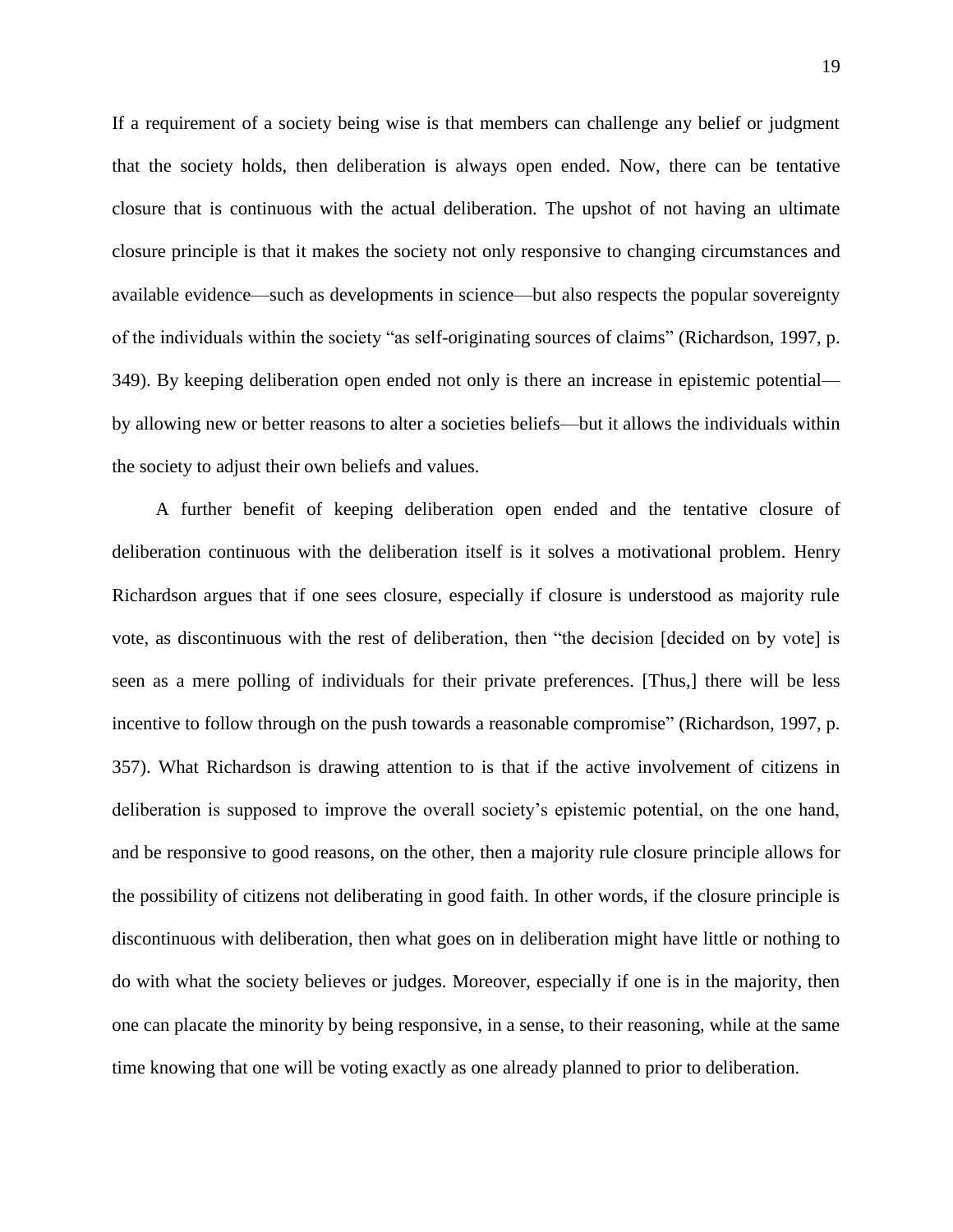Those then are some lessons that can be had regarding societal wisdom, and how a society judges. There are also some important lessons for democracy regarding societal freedom. Another thing that it seems that McMahon got right is that if a society depends on the contribution of its citizens for making good value judgments, then citizens need to be able to express dissent without fear of rebuke. Such dissent would naturally include public speech acts aired through appropriately established mechanisms—e.g. contacting one's local legislative representative, or writing an article for a local newspaper. Similarly, public protests and perhaps even some civil disobedience might need to be tolerated, at least to some degree.<sup>7</sup>

However, there still remain two problems that any adequate theory of democracy must take into account. First, is the problem of minority opinion. Second, is the fact that even granting McMahon the ability for citizen dissent does not provide a very robust notion of freedom. As to the first problem, even if a minority viewpoint is free to express dissent there are two related and problematic issues. In some sense and at least sometimes, no matter what the actual mechanisms for decision making are, the minority view will never "win the day". Thus, even if the minority is free to express their opinion they will, at least possibly, never be free to act on their opinion without being rebuked in some ways. Therefore, an adequate theory of democracy must be able to accommodate and protect minorities from domination by a majority. On the other hand, there is also always the possibility that there will be minority contrarians that are going to disagree just to be disagreeable. So, an adequate theory of democracy must be able to prevent such contrarians from bringing the entire system to a halt. The lesson then for democracy is that it must walk a fine line between accommodating minority opinion and protecting the minority from majority domination without allowing the minority to dominate the majority either.

<sup>&</sup>lt;sup>7</sup> Naturally, civil disobedience cannot be tolerated in the way a sanctioned public protest would be. Most importantly, if it was tolerated significantly, it would not really be civil disobedience. However, there should be limits on what counts as a reasonable response to civil disobedience—fines and, short-term, jailing might be permissible, but killing the civil resistor is probably going too far.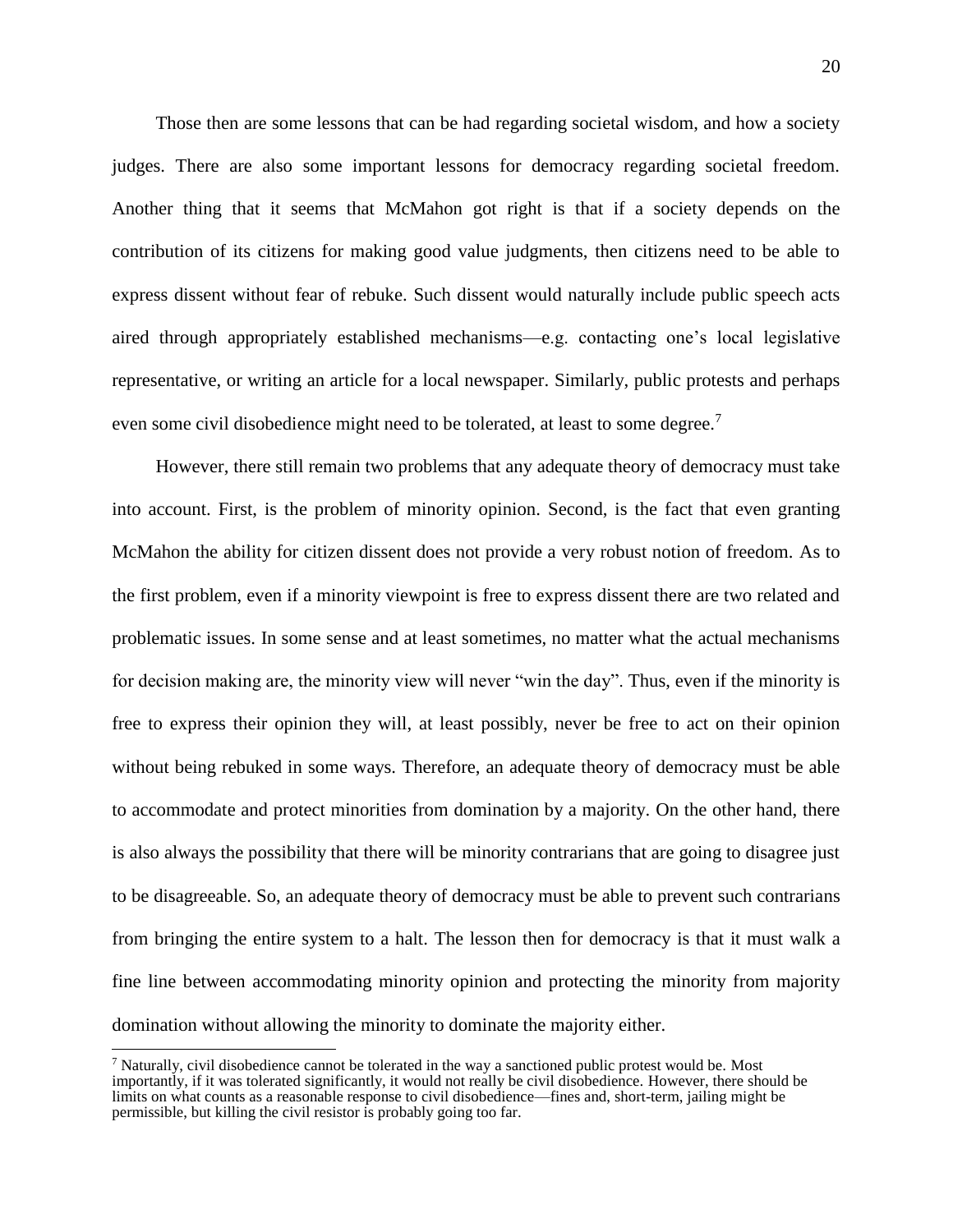The second issue regarding societal freedom is that even if McMahon can allow for citizen dissent free from rebuke, such an understanding of freedom still appears quite sparse. Here then it is instructive to consider the second objection put against Gilbert's notion of freedom. Above, it was pointed out that if a wise society adopted Gilbert's understanding of freedom then in doing so there would be constraints on the abilities of members to rebuke one another. In other words, by making that value judgment it provides protection to the members of the society from one another. On the other hand, Gilbert is right that it would make the society less free because members would no longer be free to rebuke in the same way. Thus, there is a trade off regarding personal freedoms. Yet, Gilbert also stipulated that a society need not be maximally free to be actually free. Therefore, even if a value judgment limits freedoms, it can also enhance other freedoms.

It seems that such a process would be true of many value judgments a society might make, not just one about freedom. For example, say society S comes to make a value judgment that the society ought to protect the environment. One implication would be that if member M1 of S decides to pollute the local river, M1 could be rebuked for doing so. Therefore, M1 would be less free to pollute. However, every member of S, including M1, is at the same time made more free relative to enjoying clean air and water. Similarly, take the example of a society passing a law that limits the amount of fishing that can be done in a particular lake. On the one hand, it limits the freedom of particular members to fish as much as they want. On the other hand, such a law ensures, at least potentially, the long term ability of members to go fishing in the lake. Since unrestrained fishing could lead to the complete annihilation of the lakes fish population, at some point no one would be able to fish at all. Hence, limiting freedom in some respects, may actually enhance members overall freedom.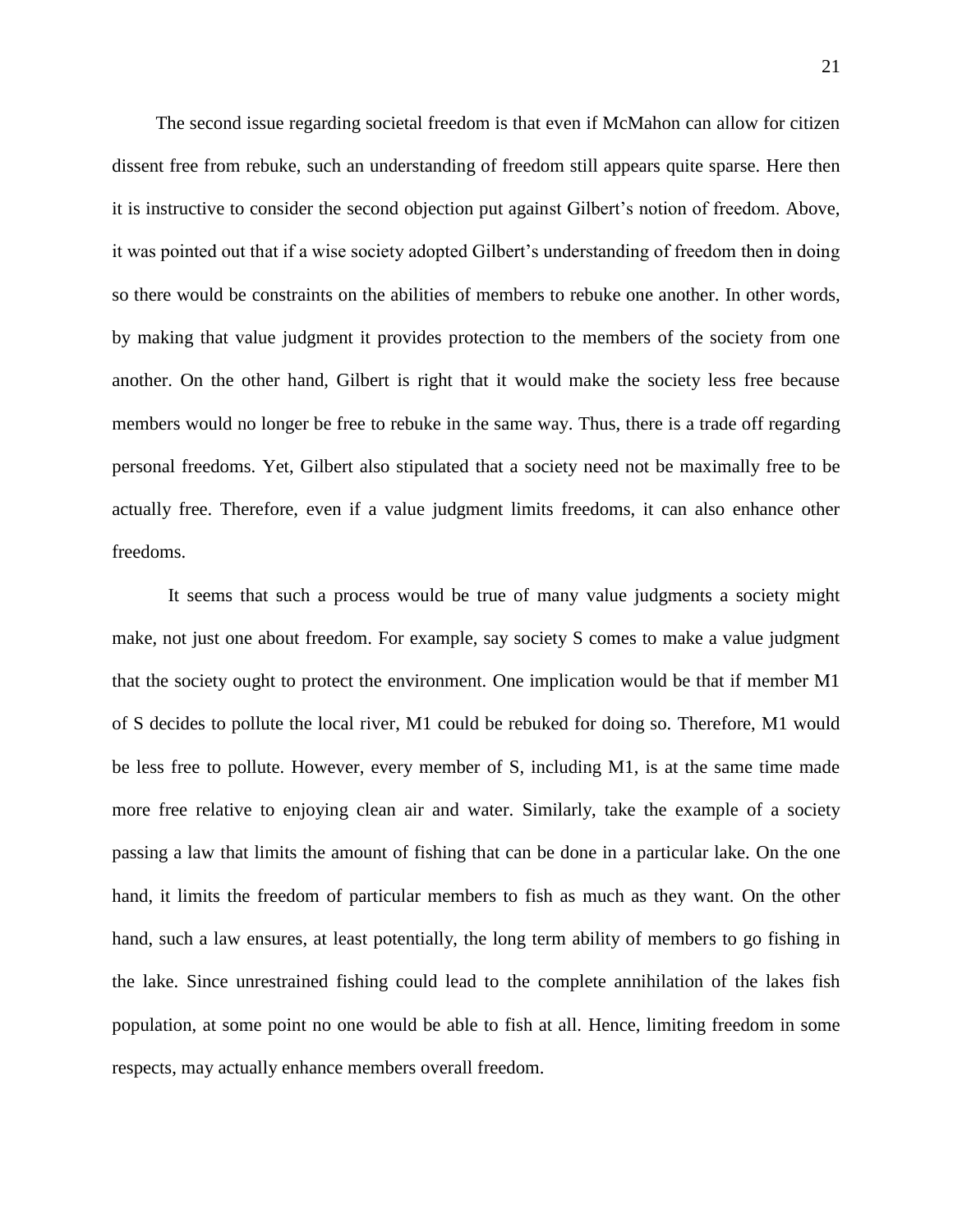What the above considerations suggest is a more republican understanding of freedom.<sup>8</sup> For the republican, "to be free of interference is to be more or less secure against it, so that the measure of freedom is the quality of the protection one enjoys" (Pettit, 1993, p. 310). In short, what freedom requires is the active protection of personal freedom, as opposed to simple noninterference, even if this active protection involves some constraint on members' actions. Moreover, being a citizen is what guarantees one's freedom. "Citizenship gives protection and constitutes freedom only so far as the law is appropriately framed, respected, and applied and only so far, therefore, as people can be relied upon to make themselves available for public office and to behave properly while in office" (Pettit, 1993, p. 312).

Notice that this last point, that citizens actively participate and involve themselves in public office—whatever that might mean—goes well with the idea of an active deliberative democracy, discussed above. So, not only does good deliberation epistemically improve a society's ability to make true value judgments, but also helps guarantee particular societal freedoms. Therefore, not only does societal wisdom require freedom—as McMahon points out but to have stable freedoms requires citizens to actively participate in deliberation, which in turn helps the society be wiser. Thus, societal freedom requires, or at least implies, societal wisdom.

While nothing that has been said in this section of the article is definitive, there are some important lessons that one putting forth a democratic theory ought to take seriously. First, if a democracy is to make true value judgments, then it cannot be a purely procedural democracy. Second, there must be constraints that involve protecting the minority from majority domination and the majority from minority obstruction. Third, Gilbert's and McMahon's understanding of societal freedom, even if partially correct, is not substantial enough to count as a full theory of societal freedom. The reason Gilbert's and McMahon's accounts are only a partial account of

<sup>&</sup>lt;sup>8</sup> My thanks to James Bohman for pointing me in the direction of republicanism.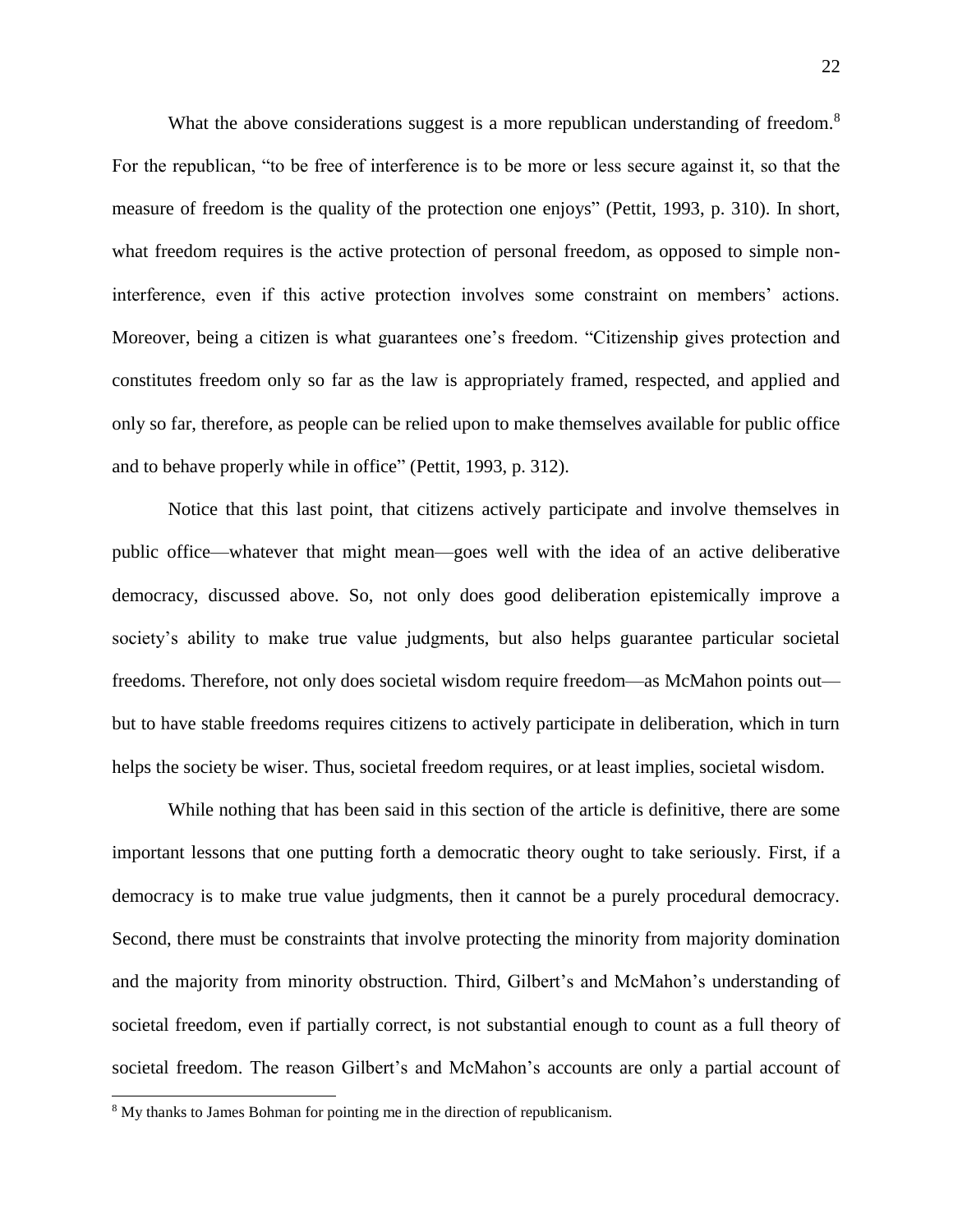freedom is because freedom seems to not only require non-interference, but also requires active protection from interference. Further, if for a society to be free it need not be maximally free, then there is always going to be a give and take and balancing of freedoms. Finally, it was suggested that not only does societal wisdom demand societal freedom, but societal freedom requires societal wisdom, understood as the active participation of all citizens in the democratic deliberative process—in some way or another. This final point suggests a republican understanding of social organization. Hence, even if a democratic theory does not adopt a full republican position, it should at least consider some of its merits.

# **4. Conclusion**

To conclude, in this article I have shown that Gilbert has failed to successfully prove that a wise society cannot be free. Her argument, even granting her "plausible understandings" of the relevant terms, does not prove what it sets out to prove. Despite the shortcomings of her argument, there are important lessons that can be learned from a careful and critical understanding of her article. In the first two sections of the article, I presented Gilbert's argument and then, with the help of Christopher McMahon, raised some criticisms against Gilbert. In the third section of the article, I highlighted how Gilbert's and McMahon's articles suggest some issues that an adequate democratic theory ought to take seriously.

#### **References**

Gilbert, M. (2006). Can a Wise Society Be a Free One?. *The Southern Journal of Philosophy*, 44 (S1), 151-167. https://doi.org/10.1111/j.2041-6962.2006.tb00036.x

McMahon, C. (2006). Collective Wisdom and Individual Freedom. *The Southern Journal of Philosophy*, 44 (S1), 168-176. https://doi.org/10.1111/j.2041-6962.2006.tb00037.x

Richardson, H. (1997). Democratic Intentions. In James Bohman and William Rehg (Eds.),